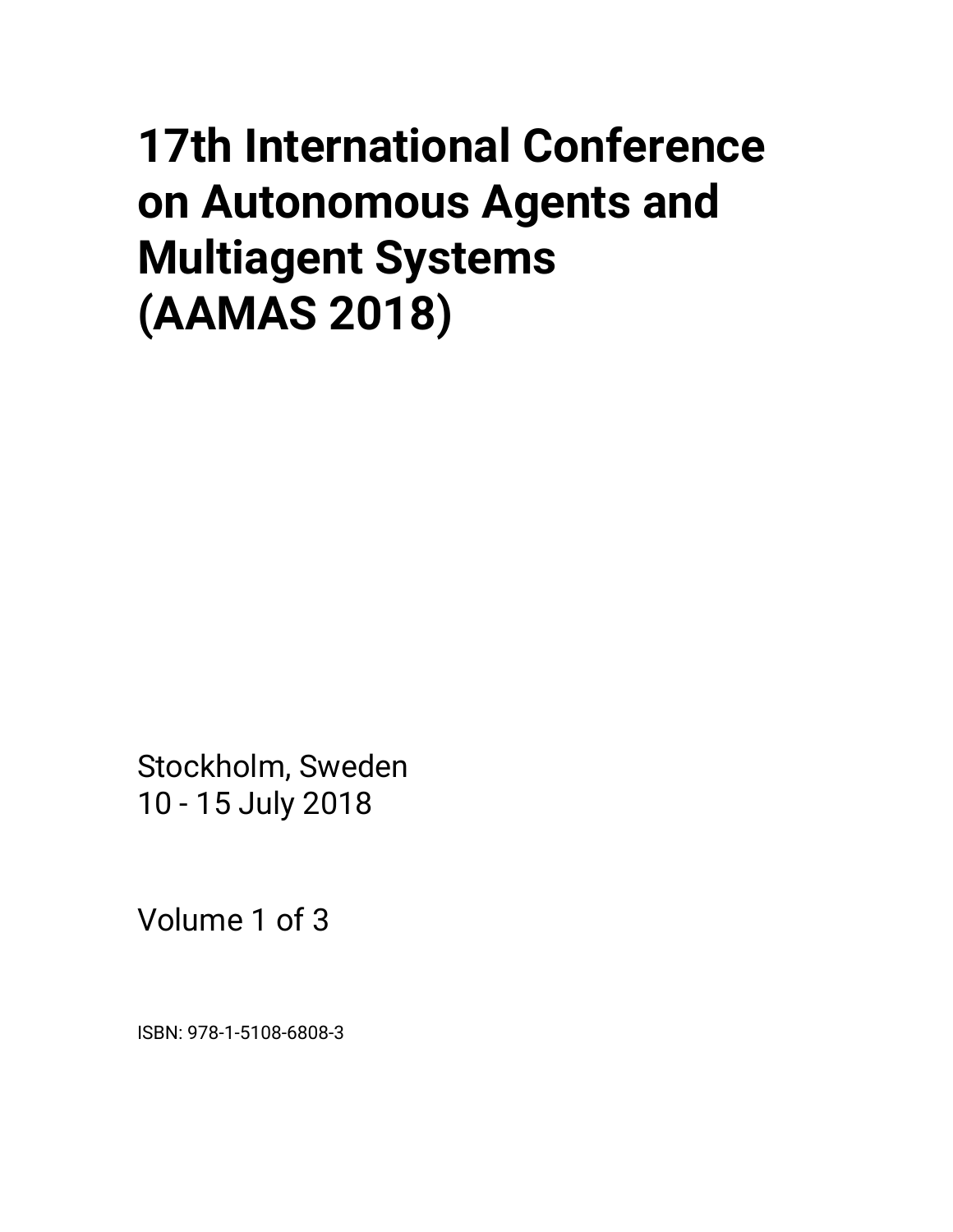**Printed from e-media with permission by:** 

Curran Associates, Inc. 57 Morehouse Lane Red Hook, NY 12571



**Some format issues inherent in the e-media version may also appear in this print version.** 

Copyright© (2018) by International Foundation for Autonomous Agents and Multiagent Systems (IFAAMAS) All rights reserved.

Printed by Curran Associates, Inc. (2018)

For permission requests, please contact International Foundation for Autonomous Agents and Multiagent Systems (IFAAMAS) at the address below.

info@ifaamas.org

#### **Additional copies of this publication are available from:**

Curran Associates, Inc. 57 Morehouse Lane Red Hook, NY 12571 USA Phone: 845-758-0400 Fax: 845-758-2633 Email: curran@proceedings.com Web: www.proceedings.com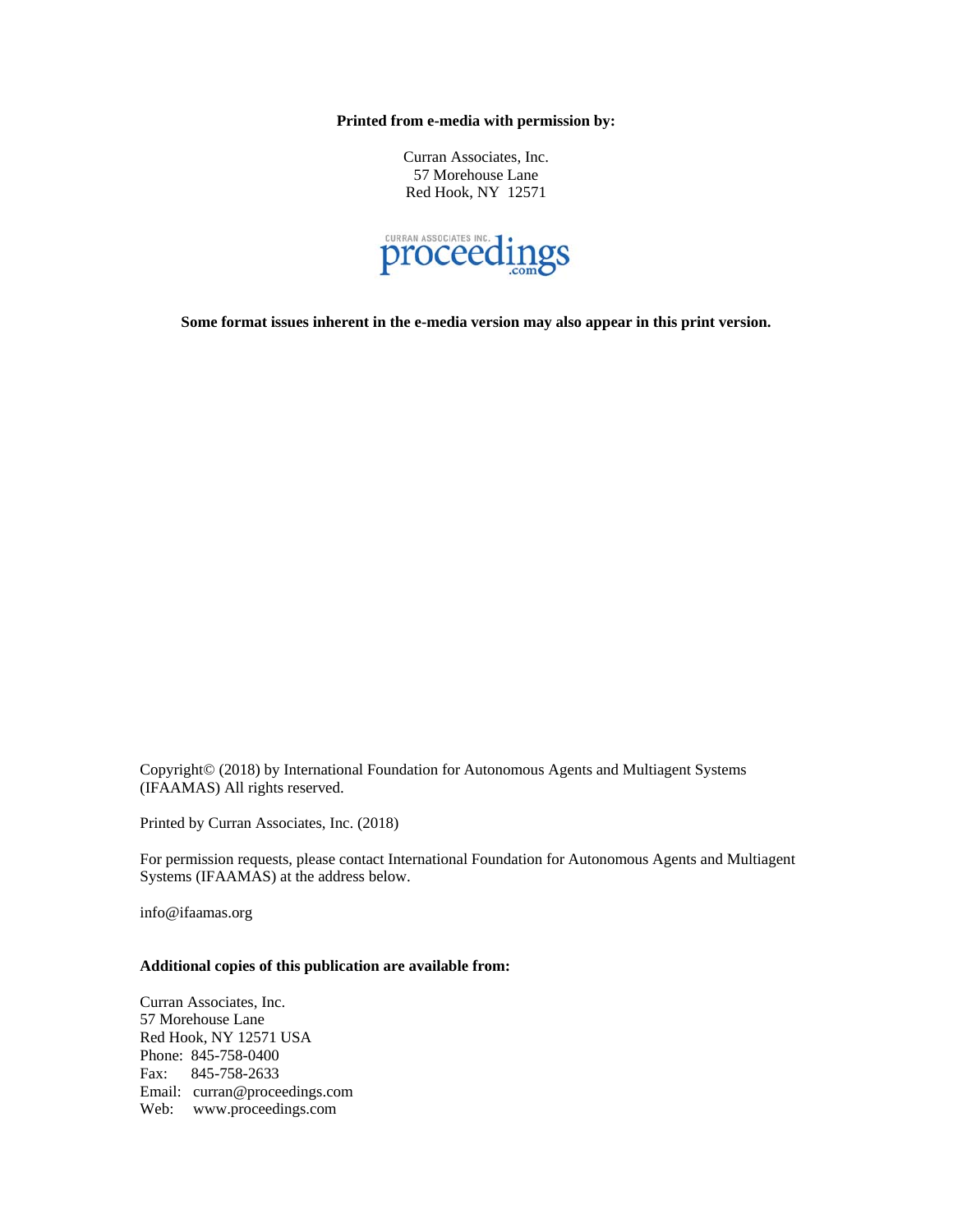# **TABLE OF CONTENTS**

#### **VOLUME 1**

#### **KEYNOTE PRESENTATIONS**

| Thomas A. Henzinger |  |
|---------------------|--|
|                     |  |
| Craig Boutilier     |  |
|                     |  |
| Ana Paiva           |  |
| Ariel Rosenfeld     |  |
|                     |  |
| Josh Tenenbaum      |  |
| Joyce Y. Chai       |  |

#### **SESSION 1: SOCIAL CHOICE THEORY 1**

| Siddharth Barman, Sanath Kumar Krishnamurthy, Rohit Vaish |  |
|-----------------------------------------------------------|--|
|                                                           |  |
| Piotr Faliszewski, Nimrod Talmon                          |  |
|                                                           |  |
| Haris Aziz, Barton E. Lee, Nimrod Talmon                  |  |
|                                                           |  |
| Piotr Faliszewski, Stanislaw Szufa, Nimrod Talmon         |  |

#### **SESSION 2: MECHANISM DESIGN 1**

| Hao Cheng, Lei Zhang, Yi Zhang, Jun Wu, Chongjun Wang           |  |
|-----------------------------------------------------------------|--|
|                                                                 |  |
| Takamasa Suzuki, Akihisa Tamura, Makoto Yokoo                   |  |
|                                                                 |  |
| Kentaro Yahiro, Yuzhe Zhang, Nathanaël Barrot, Makoto Yokoo     |  |
|                                                                 |  |
| Dengji Zhao, Bin Li, Junping Xu, Dong Hao, Nicholas R. Jennings |  |
|                                                                 |  |

#### **SESSION 3: GAME THEORY 1**

| Karl Tuyls, Julien Perolat, Marc Lanctot, Joel Z. Leibo, Thore Graepel |  |
|------------------------------------------------------------------------|--|
|                                                                        |  |
| Reshef Meir, David Parkes                                              |  |
|                                                                        |  |
| Ganesh Ghalme, Sujit Gujar, Amleshwar Kumar, Shweta Jain, Y. Narahari  |  |
|                                                                        |  |
| Shibashis Guha, Orna Kupferman, Gal Vardi                              |  |

#### **SESSION 4: LEARNING AND ADAPTATION 1**

| Tharindu Fernando, Simon Denman, Sridha Sridharan, Clinton Fookes                                  |  |
|----------------------------------------------------------------------------------------------------|--|
|                                                                                                    |  |
| Jakob Foerster, Richard Y. Chen, Maruan Al-Shedivat, Shimon Whiteson, Pieter Abbeel, Igor Mordatch |  |
|                                                                                                    |  |
| Melrose Roderick, Christopher Grimm, Stefanie Tellex                                               |  |
|                                                                                                    |  |
| Shayegan Omidshafiei, Dong-Ki Kim, Jason Pazis, Jonathan P. How                                    |  |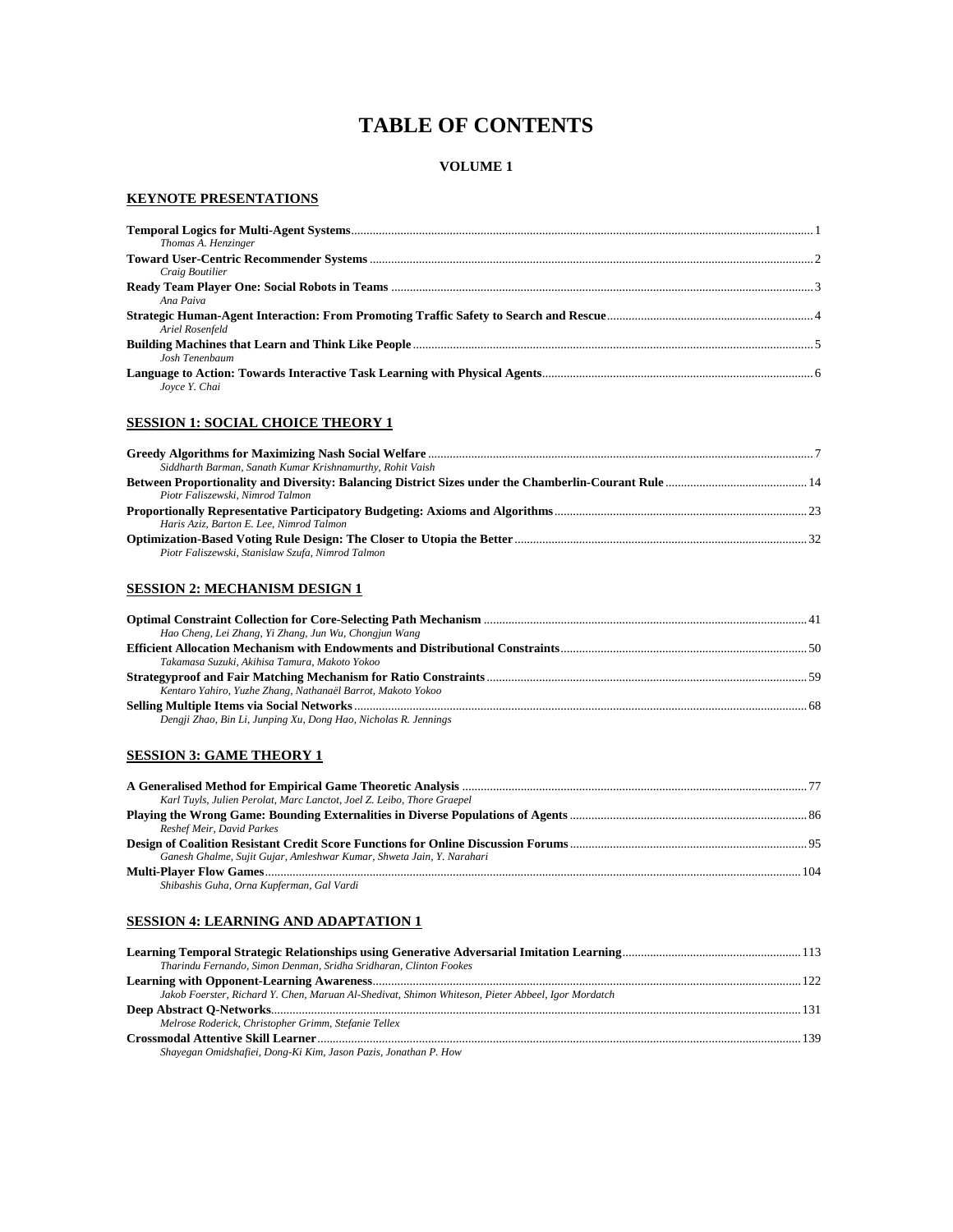#### **SESSION 5: LOGIC FOR MULTIAGENT SYSTEMS 1**

| Fiona Berreby, Gauvain Bourgne, Jean-Gabriel Ganascia                    |  |
|--------------------------------------------------------------------------|--|
|                                                                          |  |
| Wojciech Jamroga, Wojciech Penczek, Piotr Dembinski, Antoni Mazurkiewicz |  |
|                                                                          |  |
|                                                                          |  |
| Jeremy Kong, Alessio Lomuscio                                            |  |

#### **SESSION 6: SOCIAL NETWORKS**

| Sandipan Sikdar, Tanmoy Chakraborty, Soumya Sarkar, Niloy Ganguly, Animesh Mukherjee                          |  |
|---------------------------------------------------------------------------------------------------------------|--|
| Balancing the Pain and Gain of Hobnobbing: Utility-Based Network Building over Atributed Social Networks  193 |  |
| Yijin Cai, Hong Zheng, Jiamou Liu, Bo Yan, Hongyi Su, Yiping Liu                                              |  |
|                                                                                                               |  |
| Chenxi Qiu, Anna Squicciarini, Christopher Griffin, Prasanna Umar                                             |  |
| Sixie Yu, Yevgeniy Vorobeychik, Scott Alfeld                                                                  |  |

#### **SESSION 7: ROBOTICS: PLANNING**

| Shih-Yun Lo, Shigi Zhang, Peter Stone                                           |      |
|---------------------------------------------------------------------------------|------|
|                                                                                 |      |
| Alessandro Riva, Jacopo Banfi, Carlo Fanton, Nicola Basilico, Francesco Amigoni |      |
|                                                                                 |      |
| Yue Wang, Swarat Chaudhuri, Lydia E. Kavraki                                    |      |
|                                                                                 | -247 |
| Sarra Algahtani, Ian Riley, Samuel Taylor, Rose Gamble, Roger Mailler           |      |

#### **SESSION 8: SOCIAL CHOICE ON NETWORKS**

| Dušan Knop, Martin Koutecký, Matthias Mnich                                                         |  |
|-----------------------------------------------------------------------------------------------------|--|
|                                                                                                     |  |
| Bryan Wilder, Yevgeniy Vorobeychik                                                                  |  |
|                                                                                                     |  |
| Amittai Cohen-Zemach, Yoad Lewenberg, Jeffrey S. Rosenschein                                        |  |
|                                                                                                     |  |
| Robert Bredereck, Andrzej Kaczmarczyk, Rolf Niedermeier                                             |  |
|                                                                                                     |  |
| Aurélie Beynier, Yann Chevaleyre, Laurent Gourvès, Julien Lesca, Nicolas Maudet, Anaëlle Wilczynski |  |
|                                                                                                     |  |
| Alan Tsang, Amirali Salehi-Abari, Kate Larson                                                       |  |

#### **SESSION 9: AUCTIONS AND MECHANISM DESIGN 2**

| Keiichiro Hayakawa, Enrico H. Gerding, Sebastian Stein, Takahiro Shiga     |  |
|----------------------------------------------------------------------------|--|
|                                                                            |  |
| John P. Dickerson, Karthik Abinav Sankararaman, Aravind Srinivasan, Pan Xu |  |
|                                                                            |  |
| Chaolun Xia, S. Muthukrishnan                                              |  |
|                                                                            |  |
| Yuho Wada, Tomohiro Ono, Taiki Todo, Makoto Yokoo                          |  |
|                                                                            |  |
| Padala Manisha, C. V. Jawahar, Sujit Gujar                                 |  |
|                                                                            |  |
| Zhe Feng, Harikrishna Narasimhan, David C. Parkes                          |  |

#### **SESSION 10: LOGIC AND GAMES**

| Lavindra De Silva |  |
|-------------------|--|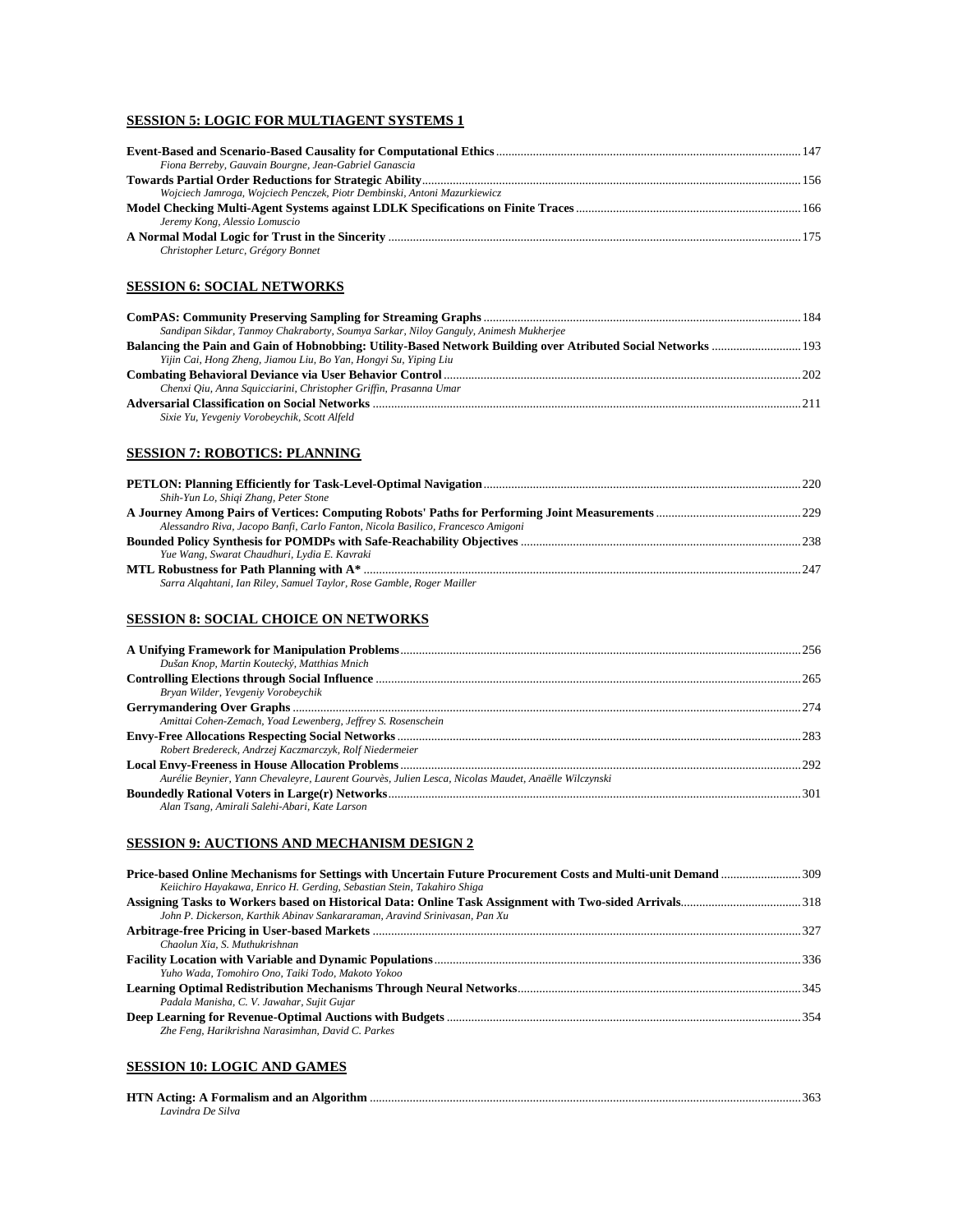| Valentin Goranko, Sebastian Enqvist                                     |  |
|-------------------------------------------------------------------------|--|
|                                                                         |  |
| Joseph Boudou, Emiliano Lorini                                          |  |
|                                                                         |  |
| Pavel Naumov, Jia Tao                                                   |  |
|                                                                         |  |
| Julian Gutierrez, Paul Harrenstein, Thomas Steeples, Michael Wooldridge |  |
| Maria-Florina Balcan, Avrim Blum, Shang-Tse Chen                        |  |

#### **SESSION 11: LEARNING AND ADAPTATION 2**

| Frits De Nijs, Georgios Theocharous, Nikos Vlassis, Mathijs M. De Weerdt, Matthijs T. J. Spaan |  |
|------------------------------------------------------------------------------------------------|--|
|                                                                                                |  |
| Ashigur R. Khudabukhsh, Jaime G. Carbonell                                                     |  |
|                                                                                                |  |
| Thomas Spooner, John Fearnley, Rahul Savani, Andreas Koukorinis                                |  |
|                                                                                                |  |
| Gregory Palmer, Karl Tuyls, Daan Bloembergen, Rahul Savani                                     |  |
|                                                                                                |  |
| Rodrigo Toro Icarte, Toryn O. Klassen, Richard Valenzano, Sheila A. McIlraith                  |  |
| Maxime Bouton, Kyle Julian, Alireza Nakhaei, Kikuo Fujimura, Mykel J. Kochenderfer             |  |

#### **SESSION 12: SOCIALLY INTERACTIVE AGENTS 1**

| Jan Pöppel, Stefan Kopp                                                            |  |
|------------------------------------------------------------------------------------|--|
|                                                                                    |  |
| Abdelwahab Bourai, Jaime Carbonell                                                 |  |
|                                                                                    |  |
| Ronal Singh, Tim Miller, Joshua Newn, Liz Sonenberg, Eduardo Velloso, Frank Vetere |  |
| Patrick Gebhard, Tanja Schneeberger, Tobias Baur, Elisabeth André                  |  |
|                                                                                    |  |
| Filipa Correia, Carla Guerra, Samuel Mascarenhas, Francisco S. Melo, Ana Paiva     |  |
| Feyza Merve Hafizoglu, Sandip Sen                                                  |  |

# **SESSION 13: ROBOTICS: MULTI-ROBOT COORDINATION**

| Dario Albani, Tiziano Manoni, Daniele Nardi, Vito Trianni                                                      |  |
|----------------------------------------------------------------------------------------------------------------|--|
|                                                                                                                |  |
| Erez Hartuv, Noa Agmon, Sarit Kraus                                                                            |  |
| Managing Byzantine Robots via Blockchain Technology in a Swarm Robotics Collective Decision Making Scenario541 |  |
| Volker Strobel, Eduardo Castelló Ferrer, Marco Dorigo                                                          |  |
|                                                                                                                |  |
| Thadeu Tucci, Benoît Piranda, Julien Bourgeois                                                                 |  |
| Multi-Robot Simultaneous Coverage and Mapping of Complex Scene - Comparison of Different Strategies 559        |  |
| Laetitia Matignon, Olivier Simonin                                                                             |  |
|                                                                                                                |  |
| Ji Chen, Salar Moarref, Hadas Kress-Gazit                                                                      |  |

#### **SESSION 14: INDUSTRIAL APPLICATIONS**

| Shih-Fen Cheng, Shashi Shekhar Jha, Rishikeshan Rajendram                                              |     |
|--------------------------------------------------------------------------------------------------------|-----|
| Valuing Knowledge, Information and Agency in Multi-agent Reinforcement Learning: A Case Study in Smart |     |
|                                                                                                        | 585 |
| Hussain Kazmi, Johan Suykens, Johan Driesen                                                            |     |
| Ayan Mukhopadhyay, Zilin Wang, Yevgeniy Vorobeychik                                                    |     |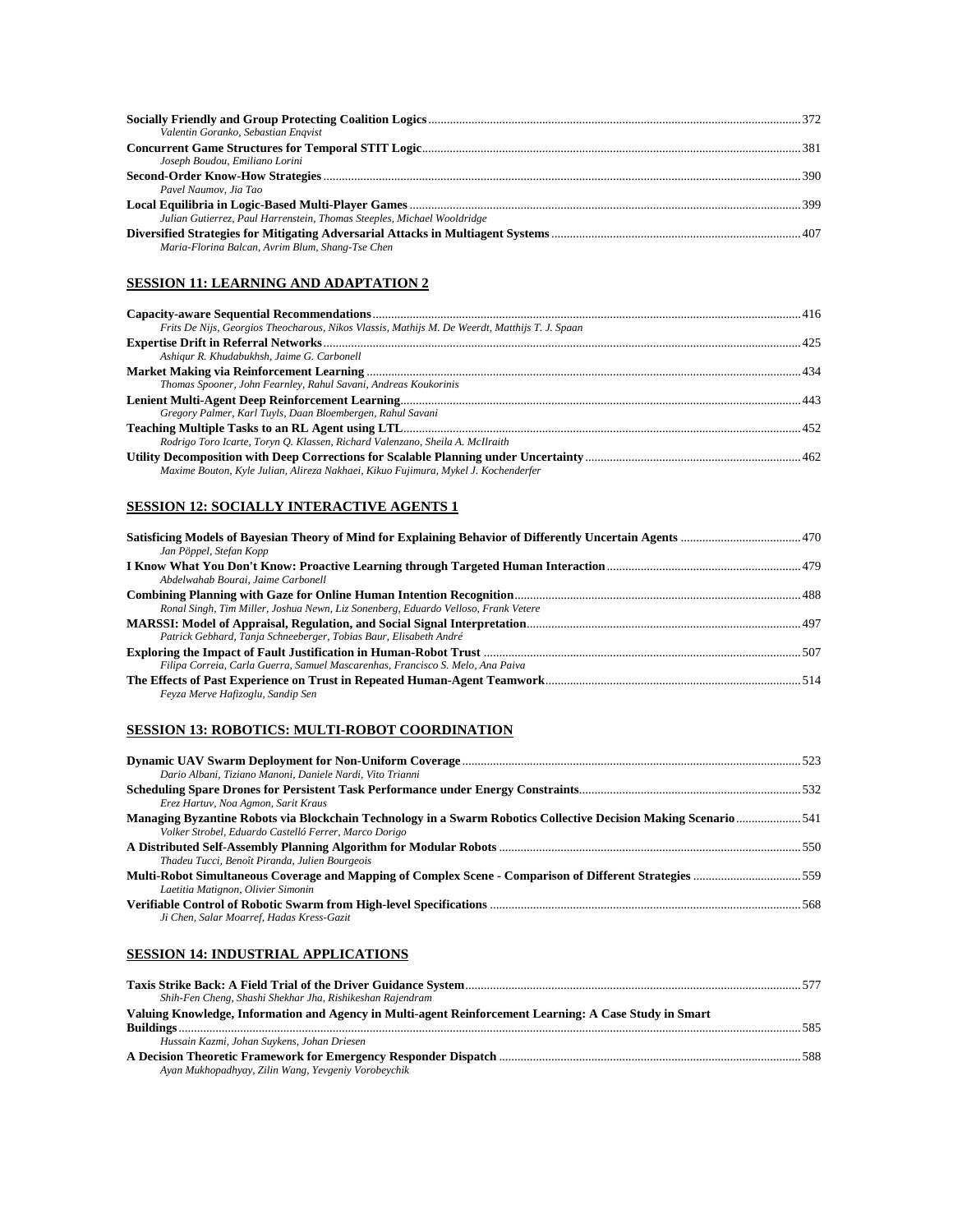| Sethuramalingam Subramaniam, Pooja Aggarwal, Gargi B. Dasgupta, Amit Paradkar                                            |  |
|--------------------------------------------------------------------------------------------------------------------------|--|
|                                                                                                                          |  |
| <b>SESSION 15: AUCTIONS AND MECHANISM DESIGN 3</b>                                                                       |  |
| Matthias Gerstgrasser                                                                                                    |  |
| Mason Wright, Michael P. Wellman                                                                                         |  |
| Eleftherios Anastasiadis, Argyrios Deligkas                                                                              |  |
| Wen Shen, Jacob W. Crandall, Ke Yan, Cristina V. Lopes                                                                   |  |
| <b>SESSION 16: ECONOMIC PARADIGMS</b>                                                                                    |  |
| Lei Niu, Fenghui Ren, Minjie Zhang                                                                                       |  |
| Sequential Allocation Rules are Separable: Refuting a Conjecture on Scoring-Based Allocation of Indivisible              |  |
| Benno Kuckuck, Jörg Rothe                                                                                                |  |
| David Klaška, Antonín Kucera, Tomáš Lamser, Vojtech Rehák                                                                |  |
| Fanny Pascual, Krzysztof Rzadca, Piotr Skowron                                                                           |  |
| <b>SESSION 17: GAME THEORY 2</b>                                                                                         |  |
| Alvaro Perez-Diaz, Enrico Gerding, Frank McGroarty                                                                       |  |
| Sai Ganesh Nagarajan, Sameh Mohamed, Georgios Piliouras                                                                  |  |
| Haris Aziz, Serge Gaspers, Edward J. Lee, Kamran Najeebullah                                                             |  |
| Jiarui Gan, Edith Elkind, Michael Wooldridge                                                                             |  |
| <b>SESSION 18: AGENT COOPERATION 1</b>                                                                                   |  |
| Mohammad Rostami, Soheil Kolouri, Kyungnam Kim, Eric Eaton                                                               |  |
|                                                                                                                          |  |
| Shizhao Sun, Wei Chen, Jiang Bian, Xiaoguang Liu, Tie-Yan Liu                                                            |  |
| Thomy Phan, Lenz Belzner, Thomas Gabor, Kyrill Schmid<br>Joanna Turner, Qinggang Meng, Gerald Schaefer, Andrea Soltoggio |  |
| <b>SESSION 19: SCHEDULING AND PLANNING</b>                                                                               |  |
|                                                                                                                          |  |
| Roman Barták, Jirí Švancara, Marek Vlk<br>Wolfgang Hönig, Scott Kiesel, Andrew Tinka, Joseph W. Durham, Nora Ayanian     |  |
| <b>VOLUME 2</b>                                                                                                          |  |
|                                                                                                                          |  |
| Evripidis Bampis, Bruno Escoffier, Sasa Mladenovic                                                                       |  |
| Vivek Nallur, Siobhán Clarke                                                                                             |  |
| <b>SESSION 20: AGENT-BASED SIMULATION 1</b>                                                                              |  |

| Emilio Cruciani, Emanuele Natale, André Nusser, Giacomo Scornavacca |  |
|---------------------------------------------------------------------|--|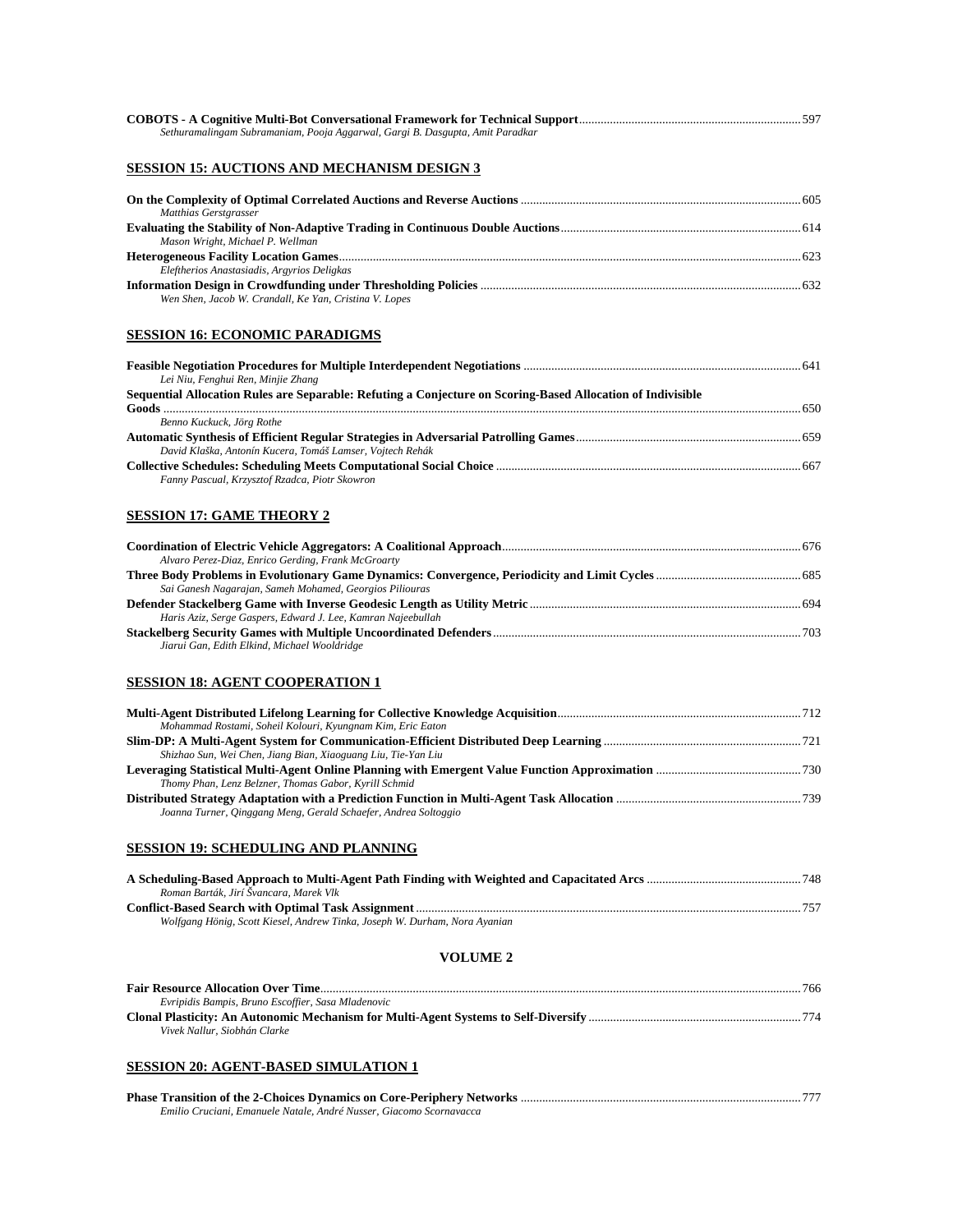| Flávio L. Pinheiro. Fernando P. Santos                                                              |  |
|-----------------------------------------------------------------------------------------------------|--|
| Efficient Convention Emergence through Decoupled Reinforcement Social Learning with Teacher-Student |  |
| 795                                                                                                 |  |
| Yixi Wang, Wenhuan Lu, Jianye Hao, Jianguo Wei, Ho-Fung Leung                                       |  |
| Raquel Rosés, Cristina Kadar, Charlotte Gerritsen, Chris Rouly                                      |  |

#### **SESSION 21: ENGINEERING MULTIAGENT SYSTEMS 1**

| Andrei Ciortea, Simon Mayer, Florian Michahelles                                                                        |  |
|-------------------------------------------------------------------------------------------------------------------------|--|
|                                                                                                                         |  |
| Shahrzad Gholami, Sara Mc Carthy, Bistra Dilkina, Andrew Plumptre, Milind Tambe, Margaret Driciru, Fred Wanyama, Aggrey |  |
| Rwetsiba, Mustapha Nsubaga, Joshua Mabonga, Tom Okello, Eric Enyel                                                      |  |
|                                                                                                                         |  |
| Jan Mrkos, Antonín Komenda, Michal Jakob                                                                                |  |
|                                                                                                                         |  |
| Bryan Wilder, Han Ching Ou, Kayla De La Haye, Milind Tambe                                                              |  |

#### **SESSION 22: ROBOTICS: HUMAN-ROBOT INTERACTION**

| Mihai Pomarlan, John Bateman                                                                                                |  |
|-----------------------------------------------------------------------------------------------------------------------------|--|
|                                                                                                                             |  |
| Andrea Vanzo, Jose L. Part. Yanchao Yu, Daniele Nardi, Oliver Lemon                                                         |  |
|                                                                                                                             |  |
| Dogancan Kebüde, Cem Eteke, Tevfik Metin Sezgin, Baris Akgün                                                                |  |
|                                                                                                                             |  |
| Michiel De Jong, Kevin Zhang, Aaron M. Roth, Travers Rhodes, Robin Schmucker, Chenghui Zhou, Sofia Ferreira, João Cartucho, |  |
| Manuela Veloso                                                                                                              |  |

#### **SESSION 23: APPLICATIONS OF GAME THEORY**

| Aaron Schlenker, Omkar Thakoor, Haifeng Xu, Fei Fang, Milind Tambe, Long Tran-Thanh, Phebe Vayanos, Yevgeniy Vorobeychik |  |
|--------------------------------------------------------------------------------------------------------------------------|--|
|                                                                                                                          |  |
| Atiyeh Ashari Ghomi, Allan Borodin, Omer Lev                                                                             |  |
|                                                                                                                          |  |
| Mohammad T. Irfan, Tucker Gordon                                                                                         |  |
|                                                                                                                          |  |
| Kai Wang, Oingyu Guo, Phebe Vayanos, Milind Tambe, Bo An                                                                 |  |
|                                                                                                                          |  |
| Yuan Deng, Weiran Shen, Pingzhong Tang                                                                                   |  |
|                                                                                                                          |  |
| Gianpiero Monaco, Luca Moscardelli, Yllka Velaj                                                                          |  |

#### **SESSION 24: SOCIAL CHOICE THEORY 2**

| <b>IIlle Endriss</b>                                                         |  |
|------------------------------------------------------------------------------|--|
|                                                                              |  |
| Andrea Loreggia, Nicholas Mattei, Francesca Rossi, K. Brent Venable          |  |
|                                                                              |  |
| Haris Aziz, Jiayin Chen, Serge Gaspers, Zhaohong Sun                         |  |
|                                                                              |  |
| Nawal Benabbou, Mithun Chakraborty, Xuan-Vinh Ho, Jakub Sliwinski, Yair Zick |  |
|                                                                              |  |
| Marco Faella, Luigi Sauro                                                    |  |

#### **SESSION 25: LEARNING AND ADAPTATION 3**

| Elad Liebman, Eric Zavesky, Peter Stone          |      |
|--------------------------------------------------|------|
|                                                  | -999 |
| Merwan Barlier, Romain Laroche, Olivier Pietquin |      |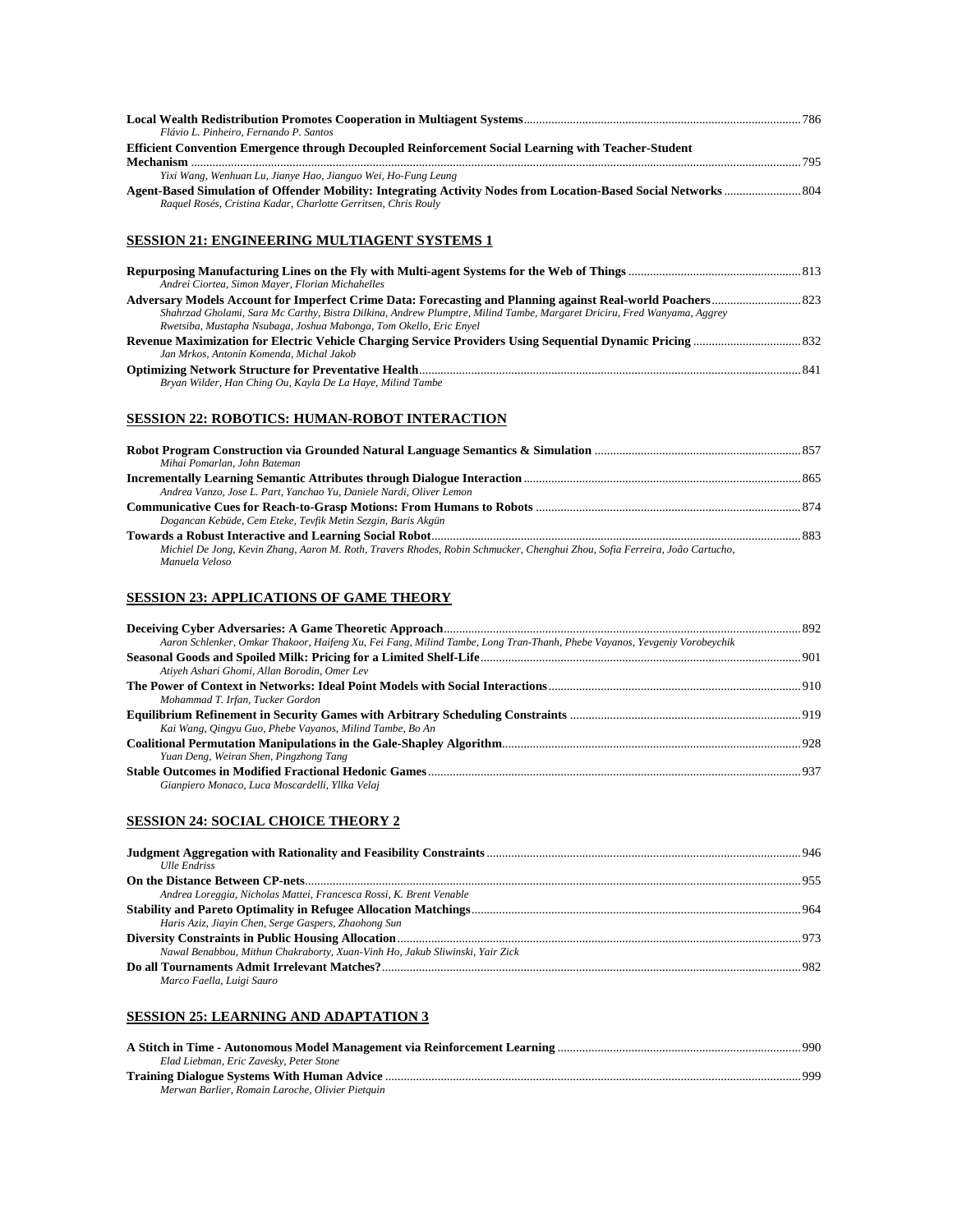| Avush Jain, Doina Precup                                                |  |
|-------------------------------------------------------------------------|--|
|                                                                         |  |
| Ramya Ramakrishnan, Ece Kamar, Debadeepta Dey, Julie Shah, Eric Horvitz |  |
|                                                                         |  |
| Felipe Leno Da Silva, Anna Helena Reali Costa                           |  |
| Zhuoshu Li, Zhitang Chen, Pascal Poupart, Sanmay Das, Yanhui Geng       |  |

#### **SESSION 26: AGENT-BASED SIMULATION 2**

| Yuexin Ma, Dinesh Manocha, Wenping Wang                                                                        |  |
|----------------------------------------------------------------------------------------------------------------|--|
| Weihua Li, Quan Bai, Minjie Zhang, Tung Doan Nguyen                                                            |  |
|                                                                                                                |  |
| Gizem Korkmaz, Monica Capra, Adriana Kraig, Kiran Lakkaraju, Chris J. Kuhlman, Fernando Vega-Redondo           |  |
| Alex Kuefler, Mykel J. Kochenderfer                                                                            |  |
| Adam Coates, Liangxiu Han, Anthonty Kleerekoper                                                                |  |
| Blake Wulfe, Sunil Chintakindi, Sou-Cheng T. Choi, Rory Hartong-Redden, Anuradha Kodali, Mykel J. Kochenderfer |  |

#### **SESSION 27: ARGUMENTATION**

| Annemarie Borg, Ofer Arieli                                                                                                                       |  |
|---------------------------------------------------------------------------------------------------------------------------------------------------|--|
|                                                                                                                                                   |  |
| Ofer Arieli, Annemarie Borg, Christian Straßer                                                                                                    |  |
|                                                                                                                                                   |  |
| Zhiwei Zeng Xiuyi Fan, Chunyan Miao, Cyril Leung, Chin Jing Jih, Ong Yew Soon                                                                     |  |
| Abdelraouf Hecham, Pierre Bisquert, Madalina Croitoru                                                                                             |  |
|                                                                                                                                                   |  |
| Pierpaolo Dondio                                                                                                                                  |  |
| Learning and Updating User Models for Subpopulations in Persuasive Argumentation Using Beta Distributions 1141<br>Emmanuel Hadoux, Anthony Hunter |  |

#### **SESSION 28: COMMUNICATION**

#### **SESSION 29: BLUE SKY**

| Markus Brill                                           |  |
|--------------------------------------------------------|--|
|                                                        |  |
| Ehud Shapiro, Nimrod Talmon                            |  |
|                                                        |  |
| Loïs Vanhée, Melania Borit, Jorge Santos               |  |
|                                                        |  |
| Sandip Sen, Zenefa Rahaman, Chad Crawford, Osman Yücel |  |
|                                                        |  |
| Ofra Amir, Finale Doshi-Velez, David Sarne             |  |
|                                                        |  |

*Petros Papapanagiotou, Alan Davoust, Dave Murray-Rust, Areti Manataki, Max Van Kleek, Nigel Shadbolt, Dave Robertson*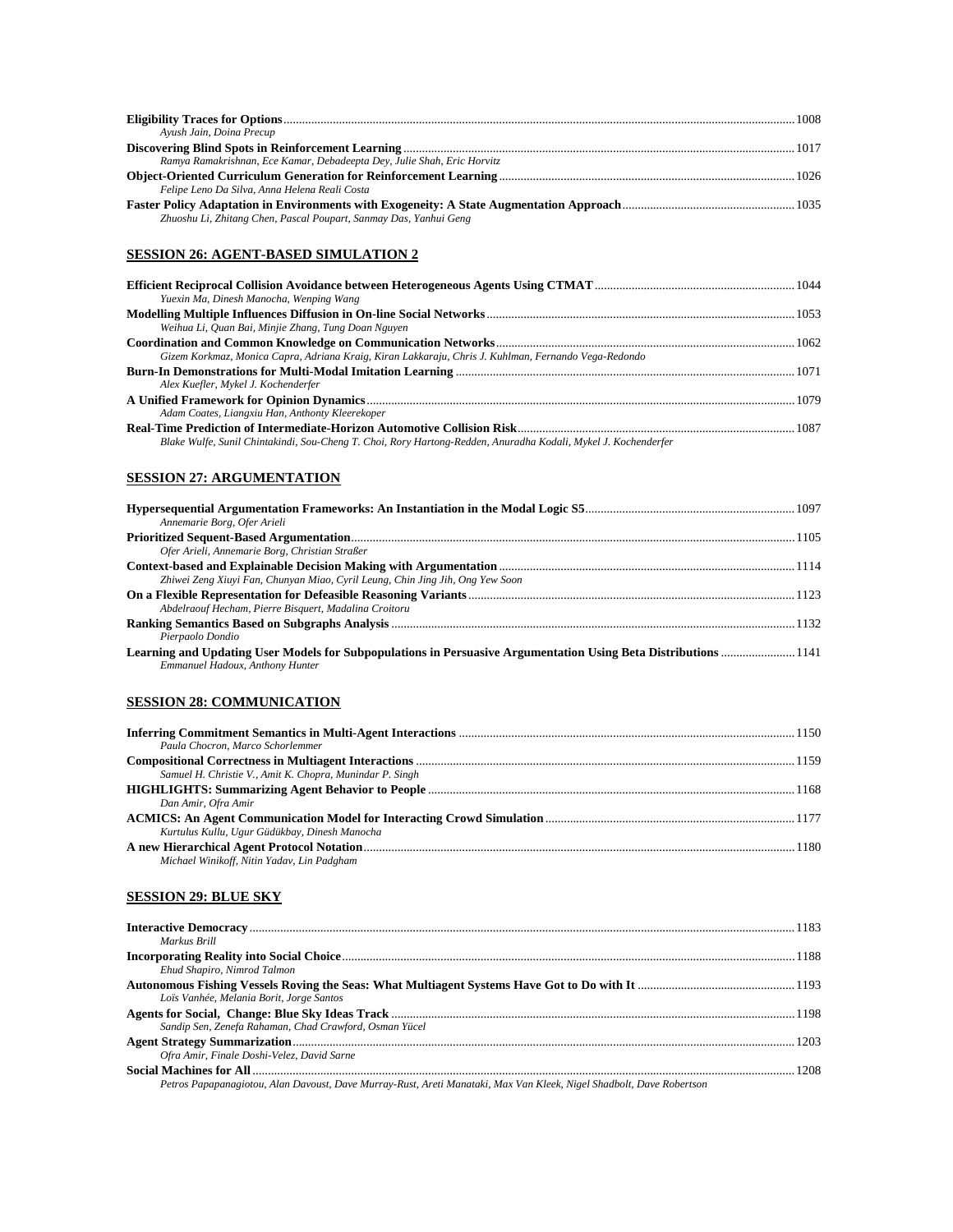#### **SESSION 30: SOCIALLY INTERACTIVE AGENTS 2**

| Communicative Listener Feedback in Human-Agent Interaction: Artificial Speakers Need to Be Attentive and |  |
|----------------------------------------------------------------------------------------------------------|--|
|                                                                                                          |  |
| Hendrik Buschmeier, Stefan Kopp                                                                          |  |
| Sébastien Lallé, Cristina Conati, Roger Azevedo                                                          |  |
|                                                                                                          |  |
| Katherine Metcalf, Barry-John Theobald, Nicholas Apostoloff                                              |  |
|                                                                                                          |  |
| Florian Pecune, Jingya Chen, Yoichi Matsuyama, Justine Cassell                                           |  |
| Johnathan Mell, Gale M. Lucas, Jonathan Gratch                                                           |  |
|                                                                                                          |  |
| Tibor Bosse, Tilo Hartmann, Romy A. M. Blankendaal, Nienke Dokter, Marco Otte, Linford Goedschalk        |  |

#### **SESSION 31: NONCOOPERATIVE GAMES**

| Erel Segal-Halevi                                 |  |
|---------------------------------------------------|--|
|                                                   |  |
| Erel Segal-Halevi                                 |  |
|                                                   |  |
| Felix Brandt, Christian Saile, Christian Stricker |  |

#### **SESSION 32: NORMS AND TRUST**

|                                                                                                                                         | 1294 |
|-----------------------------------------------------------------------------------------------------------------------------------------|------|
| Marc Serramia, Maite Lopez-Sanchez, Juan A. Rodriguez-Aguilar, Manel Rodriguez, Michael Wooldridge, Javier Morales, Carlos<br>Ansotegui |      |
|                                                                                                                                         |      |
| Celso M. De Melo, Stacy Marsella, Jonathan Gratch                                                                                       |      |
|                                                                                                                                         |      |
| Jéssica S. Santos, Jean O. Zahn, Eduardo A. Silvestre, Viviane T. Silva, Wamberto W. Vasconcelos                                        |      |

#### **SESSION 33: PLANNING**

| Vaishak Belle                                                                                                          |  |
|------------------------------------------------------------------------------------------------------------------------|--|
|                                                                                                                        |  |
| Miquel Ramirez, Michael Papasimeon, Nir Lipovetzky, Lyndon Benke, Tim Miller, Adrian R. Pearce, Enrico Scala, Mohammad |  |
| <i><b>Zamani</b></i>                                                                                                   |  |
|                                                                                                                        |  |
| Aleck M. Macnally, Nir Lipovetzky, Miquel Ramirez, Adrian R. Pearce                                                    |  |

#### **SESSION 34: ENGINEERING MULTIAGENT SYSTEMS 2**

|                                                 | 1336 |
|-------------------------------------------------|------|
| Abir De, Sourangshu Bhattacharya, Niloy Ganguly |      |
|                                                 |      |
| Anshuka Rangi, Massimo Franceschetti            |      |

#### **SESSION 36: COALITION FORMATION**

| Michele Flammini, Gianpiero Monaco, Luca Moscardelli, Mordechai Shalom, Shmuel Zaks |  |
|-------------------------------------------------------------------------------------|--|
|                                                                                     |  |
| Emir Demirovic, Nicolas Schwind, Tenda Okimoto, Katsumi Inoue                       |  |
|                                                                                     |  |
| Sushmita Gupta, Fahad Panolan, Saket Saurabh, Meirav Zehavi                         |  |

# **SESSION 37: LEARNING AND ADAPTATION 4**

| Xinlei Pan. Yilin Shen |  |
|------------------------|--|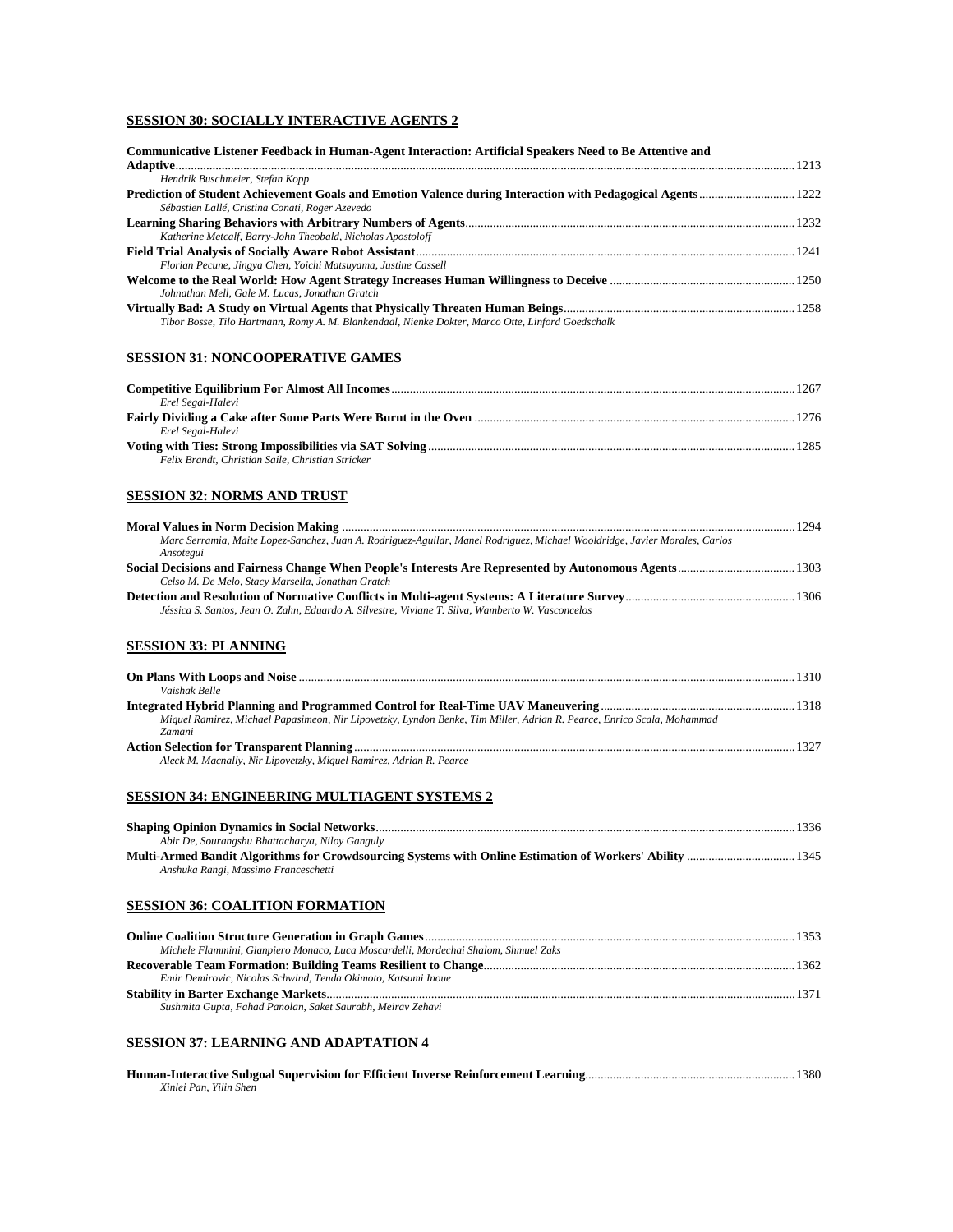| Zhang-Wei Hong, Shih-Yang Su, Tzu-Yun Shann, Yi-Hsiang Chang, Chun-Yi Lee |  |
|---------------------------------------------------------------------------|--|
|                                                                           |  |
| Pol Rosello, Mykel J. Kochenderfer                                        |  |

#### **SESSION 38: ENGINEERING AND APPLICATIONS OF MULTIAGENT SYSTEMS**

| Ferdinando Fioretto, Chansoo Lee, Pascal Van Hentenryck                                                                                                                                                                                   |      |
|-------------------------------------------------------------------------------------------------------------------------------------------------------------------------------------------------------------------------------------------|------|
| End-to-End Influence Maximization in the Field <b>multiple and the contract of the Contract of Tend</b> Influence Maximization in the Field <b>multiple and the Contract of the Contract of the Contract of the Contract of the Contr</b> | 1414 |
| Bryan Wilder, Laura Onasch-Vera, Juliana Hudson, Jose Luna, Nicole Wilson, Robin Petering, Darlene Woo, Milind Tambe, Eric<br>Rice                                                                                                        |      |
| Amulya Yadav, Ritesh Noothigattu, Eric Rice, Laura Onasch-Vera, Leandro Soriano Marcolino, Milind Tambe                                                                                                                                   |      |

#### **SESSION 39: LOGICS FOR MULTIAGENT SYSTEMS 2**

|                                                        | 1432 |
|--------------------------------------------------------|------|
| Bita Banihashemi, Giuseppe De Giacomo, Yves Lespérance |      |
|                                                        |      |
| Dario Della Monica, Aniello Murano                     |      |
|                                                        | 1450 |
| Jieting Luo, Max Knobbout, John-Jules Meyer            |      |

#### **SESSION 40: HUMAN AND AGENT INTERACTION**

| Tiep Le, Atena M. Tabakhi, Long Tran-Thanh, William Yeoh, Tran Cao Son                                     |  |
|------------------------------------------------------------------------------------------------------------|--|
| Modeling Assistant's Autonomy Constraints as a Means for Improving Autonomous Assistant-Agent Design  1468 |  |
| Nadav Kiril Altshuler, David Sarne                                                                         |  |
|                                                                                                            |  |
| Luisa M. Zintgraf, Diederik M. Roijers, Sjoerd Linders, Catholijn M. Jonker, Ann Nowé                      |  |

#### **SESSION 41: TRUST AND REPUTATION**

| Chenxi Qiu, Anna Squicciarini, Dev Rishi Khare, Barbara Carminati, James Caverlee |  |
|-----------------------------------------------------------------------------------|--|
|                                                                                   |  |
| David V. Pynadath, Ning Wang, Ericka Rovira, Michael J. Barnes                    |  |

#### **SESSION 42: AUCTION AND MECHANISM DESIGN 4**

| Oingpeng Cai, Pingzhong Tang, Yulong Zeng  |  |
|--------------------------------------------|--|
|                                            |  |
| Weiran Shen, Pingzhong Tang, Yulong Zeng   |  |
|                                            |  |
| Zun Li, Zhenzhe Zheng, Fan Wu, Guihai Chen |  |

#### **VOLUME 3**

| Weiran Shen, Pingzhong Tang, Yulong Zeng |  |
|------------------------------------------|--|

#### **SESSION 43: SOCIAL CHOICE THEORY 3**

| Enrico Malizia                                                   |  |
|------------------------------------------------------------------|--|
|                                                                  |  |
| Dominik Peters                                                   |  |
|                                                                  |  |
| Zack Fitzsimmons, Edith Hemaspaandra                             |  |
|                                                                  |  |
| Cynthia Maushagen, Marc Neveling, Jörg Rothe, Ann-Kathrin Selker |  |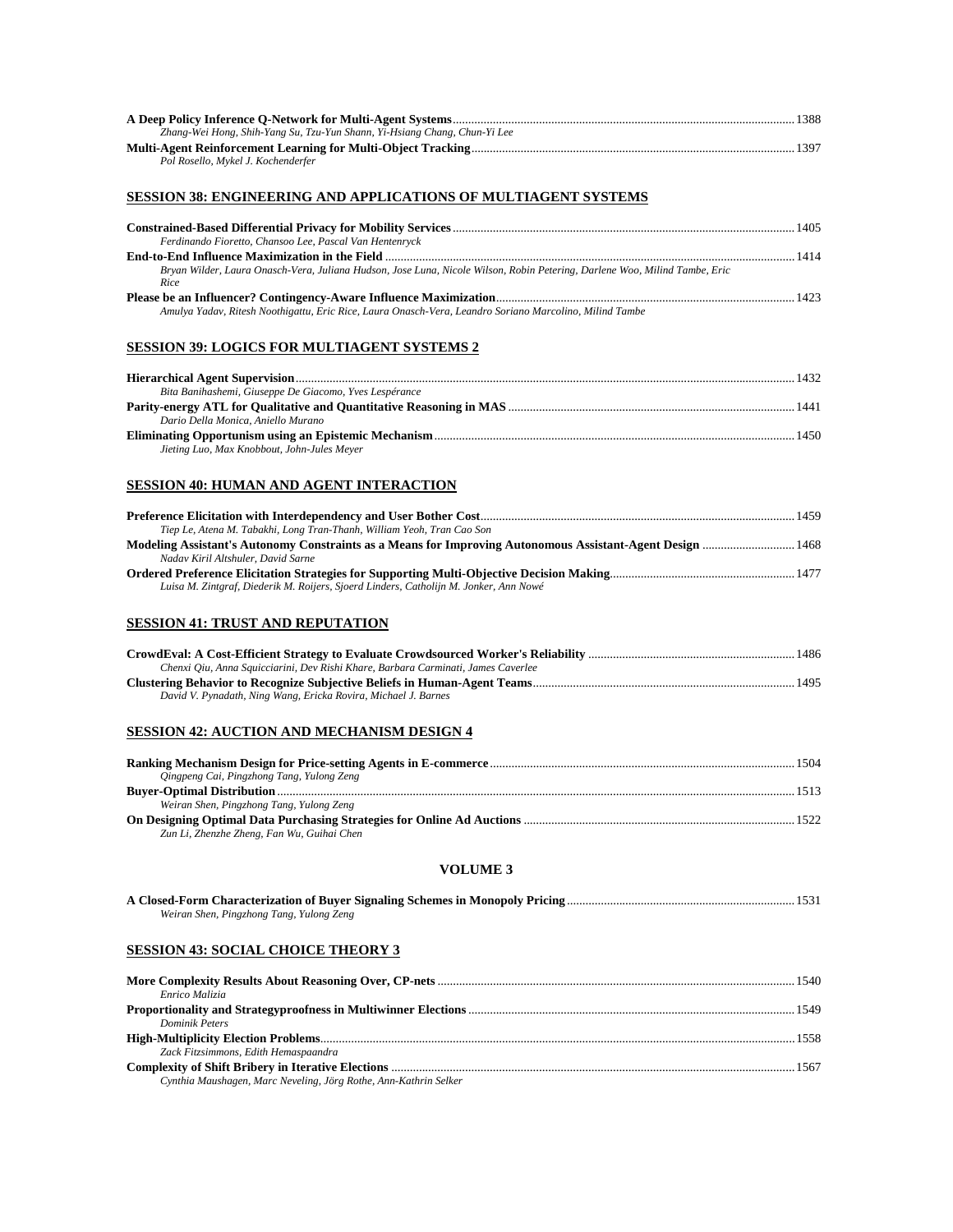#### **SESSION 44: AGENT COOPERATION 2**

| Luca Becchetti, Vincenzo Bonifaci, Emanuele Natale                                                                                                                                 |  |
|------------------------------------------------------------------------------------------------------------------------------------------------------------------------------------|--|
|                                                                                                                                                                                    |  |
| Daniel J. Rosenkrantz, Madhav V. Marathe, S. S. Ravi, Richard E. Stearns                                                                                                           |  |
| Md. Mosaddek Khan, Long Tran-Thanh, Nicholas R. Jennings                                                                                                                           |  |
|                                                                                                                                                                                    |  |
| Daniel Y. Fu, Emily S. Wang, Peter M. Krafft, Barbara J. Grosz                                                                                                                     |  |
| A Near-Optimal Node-to-Agent Mapping Heuristic for GDL-Based DCOP Algorithms in Multi-Agent Systems 1613<br>Md. Mosaddek Khan, Long Tran-Thanh, William Yeoh, Nicholas R. Jennings |  |
| On Collusion and Coercion: Agent Interconnectedness and In-Group Behaviour manufactured and the 1622                                                                               |  |
| F. Jordan Srour. Neil Yorke-Smith                                                                                                                                                  |  |
| Lily Hu, Bryan Wilder, Amulya Yadav, Eric Rice, Milind Tambe                                                                                                                       |  |

#### **SESSION 45: AGENT-BASED SIMULATION 3**

|                                                                   | 1640 |
|-------------------------------------------------------------------|------|
| Meghendra Singh, Achla Marathe, Madhav V. Marathe, Samarth Swarup |      |

#### **SESSION 46: SOCIALLY INTERACTIVE AGENTS 3**

| Joana Campos, James Kennedy, Jill F. Lehman                                                                                                                                             |  |
|-----------------------------------------------------------------------------------------------------------------------------------------------------------------------------------------|--|
|                                                                                                                                                                                         |  |
| Samuel Spaulding, Huili Chen, Safinah Ali, Michael Kulinski, Cynthia Breazeal                                                                                                           |  |
|                                                                                                                                                                                         |  |
| Brian Ravenet, Chloé Clavel, Catherine Pelachaud                                                                                                                                        |  |
| Engineering Social Agent Creation into an Opportunity for Interviewing and Interpersonal Skills Training 1675<br>Shivashankar Halan, Isaac Sia, Anna Miles, Michael Crary, Benjamin Lok |  |

#### **SESSION 47: ROBOTICS: PLANNING**

| Daniel Beßler, Mihai Pomarlan, Michael Beetz                                                                   |  |
|----------------------------------------------------------------------------------------------------------------|--|
| A Search-Based Approach to Solve Pursuit-Evasion Games with Limited Visibility in Polygonal Environments  1693 |  |
| Alberto Quattrini Li, Raffaele Fioratto, Francesco Amigoni, Volkan Isler                                       |  |
|                                                                                                                |  |
| Anoop Aroor, Susan L. Epstein, Raj Korpan                                                                      |  |
|                                                                                                                |  |
| Julia T. Ebert, Melvin Gauci, Radhika Nagpal                                                                   |  |

#### **DOCTORAL SUBMISSIONS**

| Dhaval Adjodah    |  |
|-------------------|--|
| Maxime Bouton     |  |
|                   |  |
| Samuel R. Cauvin  |  |
| Chad Crawford     |  |
| Tanja Daub        |  |
| Mirgita Frasheri  |  |
| Erez Hartuv       |  |
| Wolfgang Hönig    |  |
| Thomas S. Lowndes |  |
|                   |  |
| Riik Mercuur      |  |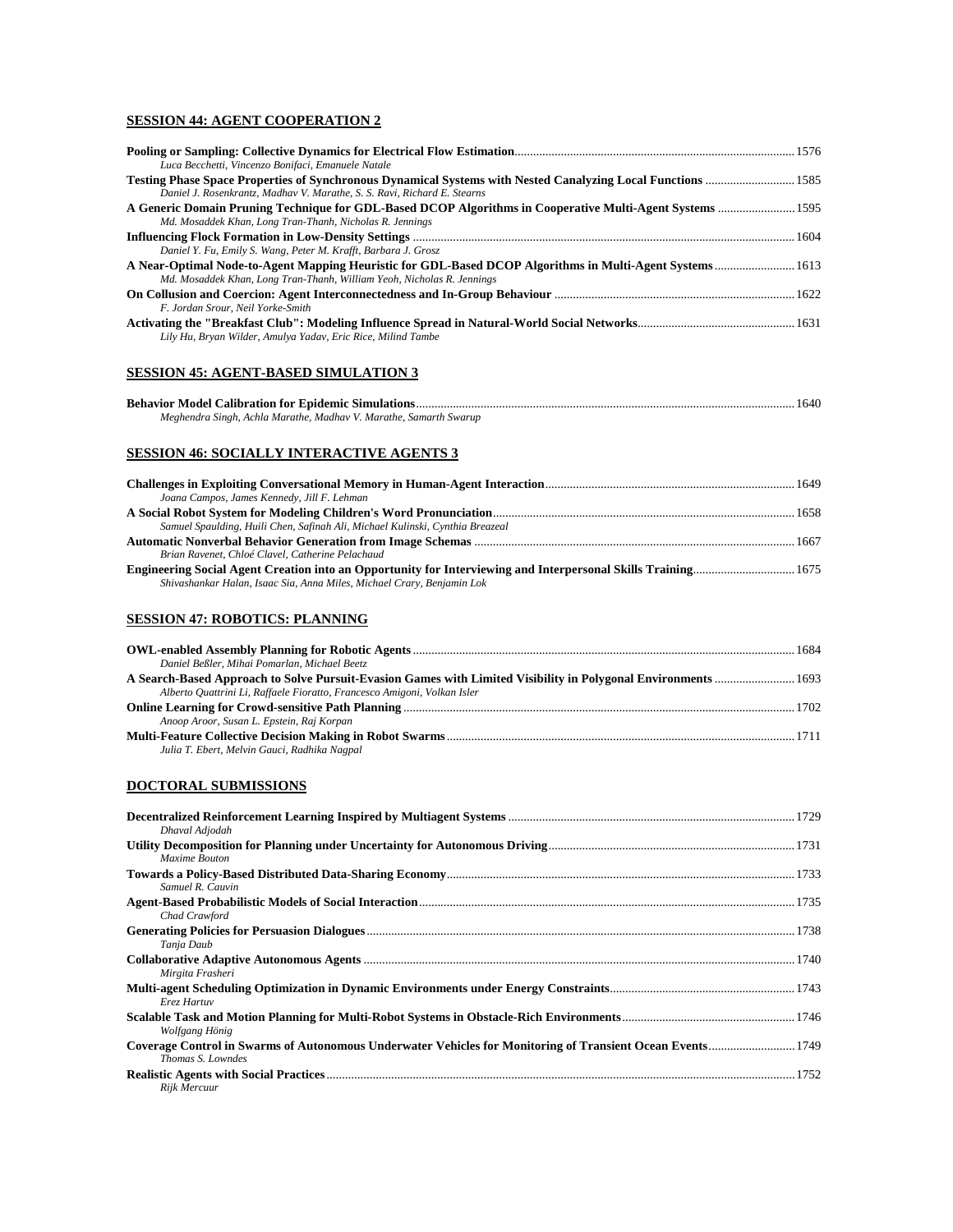| Jan Mrkos           |  |
|---------------------|--|
|                     |  |
| Ayan Mukhopadhyay   |  |
| Nathalia Nascimento |  |
|                     |  |
| Arianna Novaro      |  |
| Sai Krishna Pathi   |  |
| Alvaro Perez-Diaz   |  |
| Valentina Pitoni    |  |
| Jan Pöppel          |  |
| Hannes Ritschel     |  |
| Tanja Schneeberger  |  |
| Samuel Spaulding    |  |
| Jirí Švancara       |  |
| Joanna Turner       |  |
| Onuralp Ulusov      |  |

#### **DEMONSTRATIONS (IN ORDER BY LEAD AUTHOR'S LAST NAMES)**

| Alper Turan Alan, Chang Liu, Elliot Salisbury, Stephen D. Prior, Sarvapali D. Ramchurn, Feng Wu, Kerry Tatlock, Gareth Rees                                        |  |
|--------------------------------------------------------------------------------------------------------------------------------------------------------------------|--|
|                                                                                                                                                                    |  |
| Malte Aschermann, Sophie Dennisen, Philipp Kraus, Jörg P. Müller                                                                                                   |  |
|                                                                                                                                                                    |  |
| Filippo Bistaffa, Juan Rodríguez-Aguilar, Jesús Cerquides, Christian Blum                                                                                          |  |
| Mathieu Chollet, Pranav Ghate, Stefan Scherer                                                                                                                      |  |
|                                                                                                                                                                    |  |
| Adam Coates, Liangxiu Han, Anthonty Kleerekoper                                                                                                                    |  |
|                                                                                                                                                                    |  |
| Antonio Di Stasio, Paolo Domenico Lambiase, Vadim Malvone, Aniello Murano                                                                                          |  |
|                                                                                                                                                                    |  |
| Paolo Felli, Lavindra De Silva, Brian Logan, Svetan Ratchev                                                                                                        |  |
|                                                                                                                                                                    |  |
| Martin Fischbach, Jean-Luc Lugrin, Michael Brandt, Marc Erich Latoschik, Chris Zimmerer, Birgit Lugrin                                                             |  |
|                                                                                                                                                                    |  |
| Daniel Furelos-Blanco, Antonio Bucchiarone, Anders Jonsson                                                                                                         |  |
|                                                                                                                                                                    |  |
| Jarrett Holtz, Arjun Guha, Joydeep Biswas                                                                                                                          |  |
|                                                                                                                                                                    |  |
| Shashi Shekhar Jha, Shih-Fen Cheng, Meghna Lowalekar, Nicholas Wong, Rishikeshan Rajendram, Pradeep Varakantham, Nghia<br>Troung Troung, Firmansyah Bin Abd Rahman |  |
|                                                                                                                                                                    |  |
| Raphaël Lallement, Lavindra De Silva, Rachid Alami                                                                                                                 |  |
|                                                                                                                                                                    |  |
| Laetitia Matignon, Olivier Simonin                                                                                                                                 |  |
|                                                                                                                                                                    |  |
| Hedieh Ranjbartabar, Deborah Richards, Cat Kutay, Samuel Mascarenhas                                                                                               |  |
|                                                                                                                                                                    |  |
| Ruben Van Parys, Maarten Verbandt, Marcus Kotzé, Jan Swevers, Herman Bruyninckx, Johan Philips, Goele Pipeleers                                                    |  |
| Alessandro Vuono, Matteo Luperto, Jacopo Banfi, Nicola Basilico, Nunzio A. Borghese, Michael Sioutis, Jennifer Renoux, Amy<br>Loufti                               |  |
|                                                                                                                                                                    |  |
| Bohao Wang, Hirotaka Osawa, Takuya Toyono, Fujio Toriumi, Daisuke Katagami                                                                                         |  |
|                                                                                                                                                                    |  |
| Bruno Yun, Madalina Croitoru, Srdjan Vesic, Pierre Bisquert                                                                                                        |  |
|                                                                                                                                                                    |  |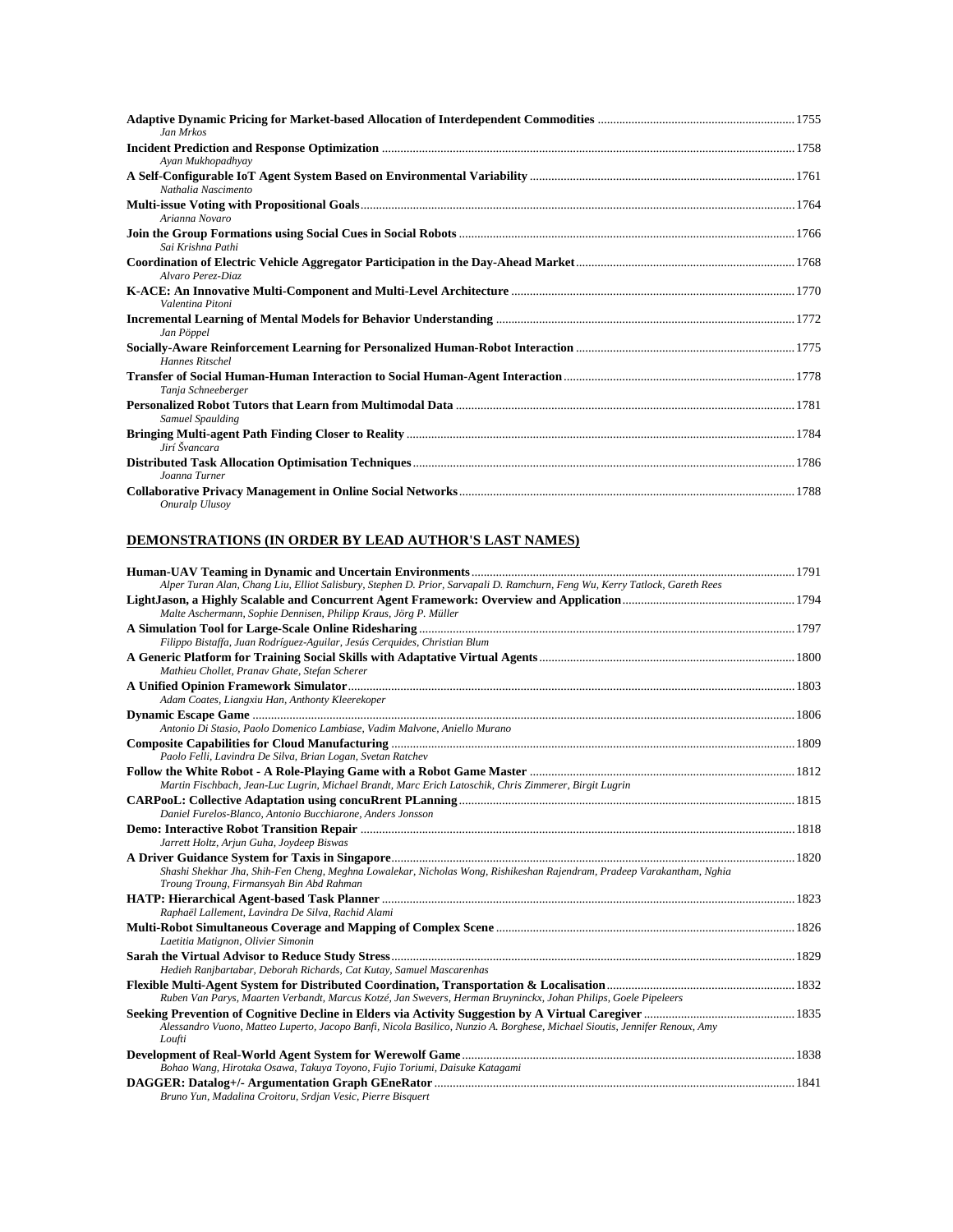| Jihang Zhang, Minjie Zhang, Fenghui Ren, Weicheng Yin, Aden Prior, Claudio Villella, Chun-Yu Chan                                     |  |
|---------------------------------------------------------------------------------------------------------------------------------------|--|
| <u>MAIN TRACK EXTENDED ABSTRACTS</u>                                                                                                  |  |
|                                                                                                                                       |  |
| Natasha Alechina, Brian Logan                                                                                                         |  |
| Shani Alkoby, David Sarne, Erel Segal-Halevi, Tomer Sharbaf                                                                           |  |
|                                                                                                                                       |  |
| Ewa Andrejczuk, Filippo Bistaffa, Christian Blum, Juan A. Rodríguez-Aguilar, Carles Sierra                                            |  |
| Barbara M. Anthony, Christine Chung                                                                                                   |  |
| Christopher Archibald, Delma Nieves-Rivera                                                                                            |  |
|                                                                                                                                       |  |
| Dor Atzmon, Roni Stern, Ariel Felner, Glenn Wagner, Roman Barták, Neng-Fa Zhou                                                        |  |
| Francesco Belardinelli, Alessio Lomuscio, Aniello Murano, Sasha Rubin                                                                 |  |
|                                                                                                                                       |  |
| Aurélie Beynier, Nicolas Maudet, Anastasia Damamme                                                                                    |  |
| Vittorio Bilò, Michele Flammini, Gianpiero Monaco, Luca Moscardelli                                                                   |  |
| Moshe Bitan, Sarit Kraus                                                                                                              |  |
| Jan Broersen, Aldo Iván Ramírez Abarca                                                                                                |  |
|                                                                                                                                       |  |
| Antonio Bucchiarone, Daniel Furelos-Blanco, Anders Jonsson, Fahmida Khandokar, Monjur Mourshed                                        |  |
| Mark Alexander Burgess, Archie C. Chapman, Paul Scott                                                                                 |  |
| James Butterworth, Bastian Broecker, Karl Tuyls, Paolo Paoletti                                                                       |  |
| Intolerance Does Not Necessarily Lead to Segregation: A Computer-aided Analysis of the Schelling Segregation                          |  |
| Alex Carver, Paolo Turrini<br>Learning Game-theoretic Models from Aggregate Behavioral Data with Applications to Vaccination Rates in |  |
| Hau Chan, Luis E. Ortiz                                                                                                               |  |
|                                                                                                                                       |  |
| Lin Chen, Lei Xu, Shouhuai Xu, Zhimin Gao, Nolan Shah, Yang Lu, Weidong Shi                                                           |  |
| Moinul Morshed Porag Chowdhury, Christopher Kiekintveld, Tran Cao Son, William Yeoh                                                   |  |
|                                                                                                                                       |  |
| Jen Jen Chung, Scott Chow, Kagan Tumer                                                                                                |  |
| Maxime Clement, Tenda Okimoto, Katsumi Inoue                                                                                          |  |
|                                                                                                                                       |  |
| Guy Cohen, David Sarne                                                                                                                |  |
| Liron Cohen, Sven Koenig, T. K. Satish Kumar, Glenn Wagner, Howie Choset, David Chan, Nathan Sturtevant                               |  |
| Hal James Cooper, Garud Iyengar, Ching-Yung Lin                                                                                       |  |
| Resisting Exploitation Through Rewiring in Social Networks: Social Welfare Increase using Parity, Sympathy and                        |  |
| Chad Crawford, Rachna Nanda Kumar, Sandip Sen                                                                                         |  |
| Luca Crociani, Giuseppe Vizzari, Stefania Bandini                                                                                     |  |
| Mayukh Das, Phillip Odom, Md. Rakibul Islam, Janardhan Rao Doppa, Dan Roth, Sriraam Natarajan                                         |  |
| Mathijs M. De Weerdt, Michael Albert, Vincent Conitzer, Koos Van Der Linden                                                           |  |
|                                                                                                                                       |  |
| Swapnil Dhamal, Walid Ben-Ameur, Tijani Chahed, Eitan Altman                                                                          |  |
| Diodato Ferraioli, Carmine Ventre                                                                                                     |  |
| Angelo Ferrando, Louise A. Dennis, Davide Ancona, Michael Fisher, Viviana Mascardi                                                    |  |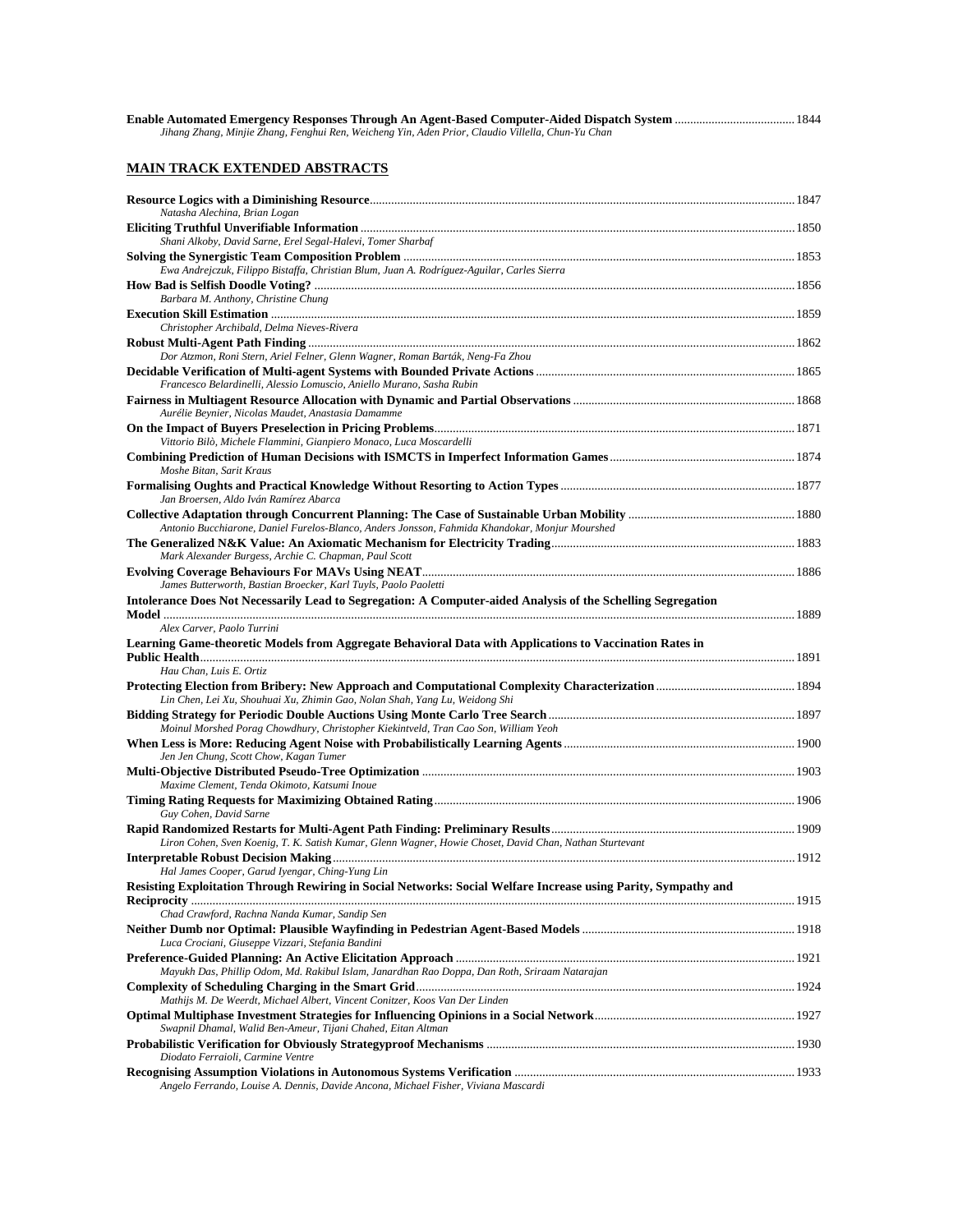| Rupert Freeman, David M. Pennock                                                                                                                                        |  |
|-------------------------------------------------------------------------------------------------------------------------------------------------------------------------|--|
| Arnaud Grignard, Núria Macià, Luis Alonso Pastor, Ariel Noyman, Yan Zhang, Kent Larson                                                                                  |  |
| Carla Groenland, Guido Schaefer                                                                                                                                         |  |
| Aditya Grover, Maruan Al-Shedivat, Jayesh K. Gupta, Yuri Burda, Harrison Edwards                                                                                        |  |
|                                                                                                                                                                         |  |
| Qingyu Guo, Jiarui Gan, Fei Fang, Long Tran-Thanh, Milind Tambe, Bo An                                                                                                  |  |
| Aparna Gupta, Samarth Swarup, Achla Marathe, Anil Vullikanti, Kiran Lakkaraju, Joshua Letchford                                                                         |  |
| Shivam Gupta, Ruta Mehta                                                                                                                                                |  |
| Brent Harrison, Upol Ehsan, Mark O. Riedl                                                                                                                               |  |
|                                                                                                                                                                         |  |
| Hyesun Hong, Hanwoong Jung, Kangkyu Park, Yeonggyo Yoon, Soonhoi Ha                                                                                                     |  |
| Hsu-Chieh Hu, Stephen F. Smith                                                                                                                                          |  |
| David Isele, Eric Eaton, Mark Roberts, David W. Aha                                                                                                                     |  |
| Tomasz Janus, Mateusz Skomra, Marcin Dziubinski                                                                                                                         |  |
|                                                                                                                                                                         |  |
| Amina Jarraya, Amel Bouzeghoub, Amel Borgi, Khedija Arour                                                                                                               |  |
| Elizabeth A. Jensen, Maria Gini                                                                                                                                         |  |
|                                                                                                                                                                         |  |
| Shauharda Khadka, Connor Yates, Kagan Tumer                                                                                                                             |  |
| Steven King, Scott Forer, Adarsh Kesireddy, Logan Yliniemi<br>StarCraft as a Testbed for Engineering Complex Distributed Systems Using Cognitive Agent Technology  1983 |  |
| Vincent J. Koeman, Harm J. Griffioen, Danny C. Plenge, Koen V. Hindriks                                                                                                 |  |
| Grammateia Kotsialou, Luke Riley, Amrita Dhillon, Toktam Mahmoodi, Peter McBurney, Paul Massey, Richard Pearce                                                          |  |
| Abdurrahman Can Kurtan, Pinar Yolum                                                                                                                                     |  |
| Mao Li, Tim Brys, Daniel Kudenko                                                                                                                                        |  |
|                                                                                                                                                                         |  |
| Yang Liu, Ji Liu, Tamer Basar                                                                                                                                           |  |
| Yuan Luo, Nicholas R. Jennings                                                                                                                                          |  |
| Andrei Lupu, Audrey Durand, Doina Precup                                                                                                                                |  |
|                                                                                                                                                                         |  |
| Hang Ma, Glenn Wagner, Ariel Felner, Jiaoyang Li, T. K. Satish Kumar, Sven Koenig                                                                                       |  |
| Jing Ma, Edmund M-K Lai                                                                                                                                                 |  |
| Michalis Mamakos, Georgios Chalkiadakis                                                                                                                                 |  |
| Hamid Mirzaei, Guni Sharon, Stephen Boyles, Tony Givargis, Peter Stone                                                                                                  |  |
| Decebal Constantin Mocanu, Elena Mocanu                                                                                                                                 |  |
| Daniel A. M. Moreira, Karina Valdivia Delgado, Leliane Nunes De Barros                                                                                                  |  |
| Lakshmi Nair, Sonia Chernova                                                                                                                                            |  |
| Aadesh Neupane, Michael A. Goodrich, Eric G. Mercer                                                                                                                     |  |
|                                                                                                                                                                         |  |
| Arianna Novaro, Umberto Grandi, Dominique Longin, Emiliano Lorini                                                                                                       |  |
| Tiago Oliveira, Jérémie Dauphin, Ken Satoh, Shusaku Tsumoto, Paulo Novais                                                                                               |  |
|                                                                                                                                                                         |  |
| Olabambo I. Oluwasuji, Obaid Malik, Jie Zhang, Sarvapali D. Ramchurn                                                                                                    |  |
| Javier Palanca, Stella Heras, Paula Rodríguez Marín, Néstor Duque, Vicente Julián                                                                                       |  |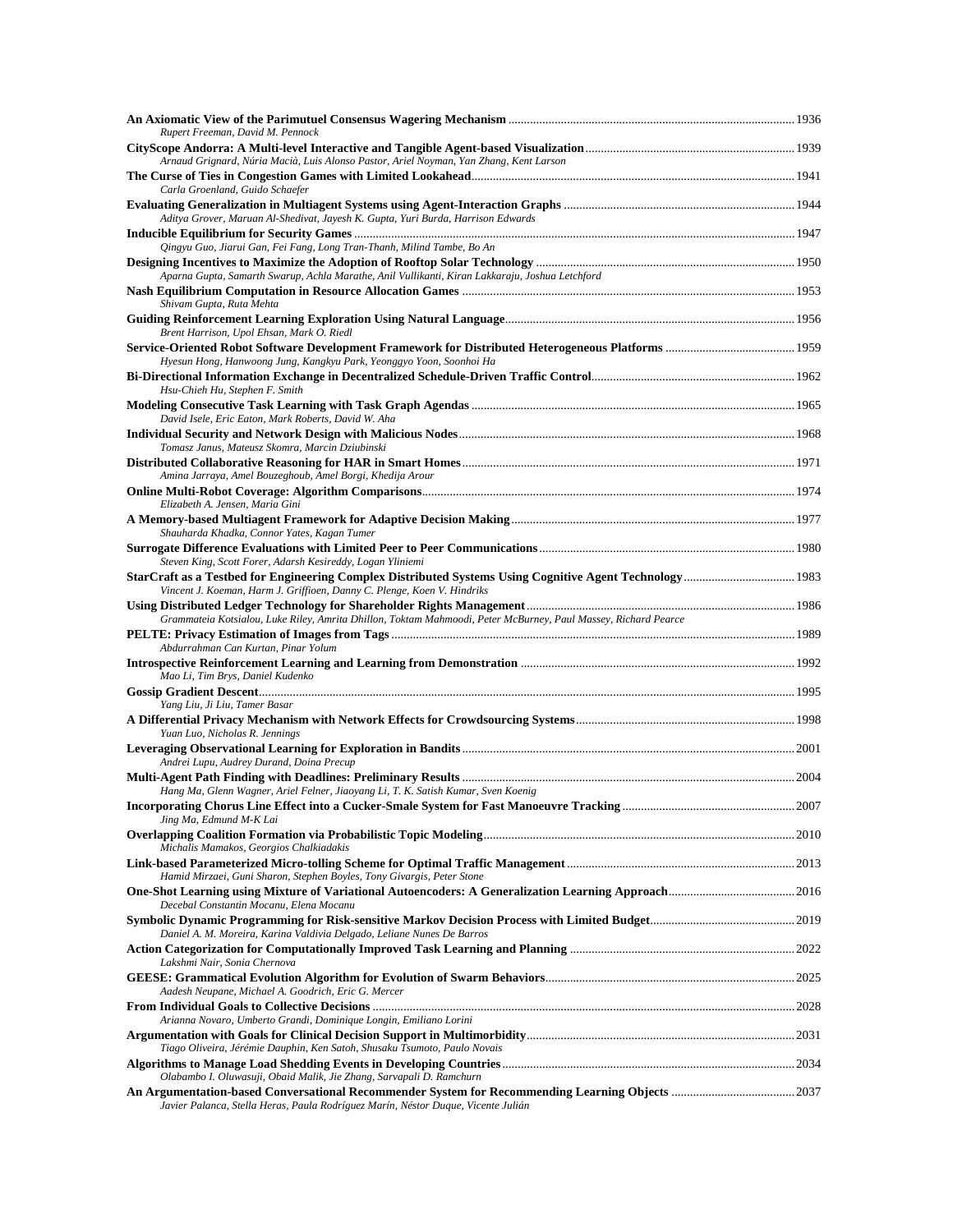| Anay Pattanaik, Zhenyi Tang, Shuijing Liu, Gautham Bommannan, Girish Chowdhary<br>Alexander Peysakhovich, Adam Lerer                                                                 |  |
|--------------------------------------------------------------------------------------------------------------------------------------------------------------------------------------|--|
| Stefano Picascia, Ali Termos, Neil Yorke-Smith                                                                                                                                       |  |
|                                                                                                                                                                                      |  |
| Caroline Player, Nathan Griffiths<br>Ruben Putter, Geoff Nitschke                                                                                                                    |  |
| Alessandro Ricci, Rafael Hector Bordini, Jomi F. Hübner, Rem Collier                                                                                                                 |  |
| Sandhya Saisubramanian, Shlomo Zilberstein, Prashant Shenoy                                                                                                                          |  |
| Saeid Samadidana, Roger Mailler                                                                                                                                                      |  |
|                                                                                                                                                                                      |  |
| Anirban Santara, Abhishek Naik, Balaraman Ravindran, Dipankar Das, Dheevatsa Mudigere, Sasikanth Avancha, Bharat Kaul<br>Riccardo Sartea, Alessandro Farinelli                       |  |
| William Saunders, Girish Sastry, Andreas Stuhlmüller, Owain Evans                                                                                                                    |  |
| Devin Schwab, Yifeng Zhu, Manuela Veloso                                                                                                                                             |  |
| Anil Sharma, Arun Balaji Buduru                                                                                                                                                      |  |
| Weiran Shen, Zihe Wang, Song Zuo                                                                                                                                                     |  |
|                                                                                                                                                                                      |  |
| Ajitesh Srivastava, Rajgopal Kannan, Charalampos Chelmis, Viktor K. Prasanna<br>Viktor Stojkoski, Zoran Utkovski, Elisabeth André, Ljupco Kocarev                                    |  |
| Peter Sunehag, Guy Lever, Audrunas Gruslys, Wojciech Marian Czarnecki, Vinicius Zambaldi, Max Jaderberg, Marc Lanctot,<br>Nicolas Sonnerat, Joel Z. Leibo, Karl Tuyls, Thore Graepel |  |
| Akshat Tandon, Kamalakar Karlapalem                                                                                                                                                  |  |
| Pingzhong Tang, Dingli Yu                                                                                                                                                            |  |
| Behnam Torabi, Rym Zalila-Wenkstern, Robert Saylor                                                                                                                                   |  |
| Gianluca Torta, Roberto Micalizio                                                                                                                                                    |  |
|                                                                                                                                                                                      |  |
| Nhat V. Q. Truong, Sebastian Stein, Long Tran-Thanh, Nicholas R. Jennings                                                                                                            |  |
| Onuralp Ulusoy, Pinar Yolum                                                                                                                                                          |  |
| Tushar Vaidya, Carlos Murguia, Georgios Piliouras<br>Towards Designing Multi-Agent Coverage Systems Capable of Anticipation and Tight Coordination with Detailed                     |  |
| Loïs Vanhée, Laurent Jeanpierre, Abdel-Illah Mouaddib                                                                                                                                |  |
| Mor Vered, Ramon Fraga Pereira, Maurício C. Magnaguagno, Gal A. Kaminka, Felipe Meneguzzi                                                                                            |  |
| A Simple and Efficient Algorithm to Compute Epsilon-Equilibria of Discrete Colonel Blotto Games: Epsilon-                                                                            |  |
| Dong Quan Vu, Patrick Loiseau, Alonso Silva                                                                                                                                          |  |
| Bohao Wang, Hirotaka Osawa, Ken Satoh                                                                                                                                                |  |
| Drew Wicke, Ermo Wei, Sean Luke                                                                                                                                                      |  |
| Mingyu Xiao, Yuqing Wang, Binglin Tao                                                                                                                                                |  |
| Haifeng Xu, Shaddin Dughmi, Milind Tambe, Venil Loyd Noronha                                                                                                                         |  |
| Shangdong Yang, Hao Wang, Yang Gao, Xingguo Chen                                                                                                                                     |  |
| Yaodong Yang, Lantao Yu, Yiwei Bai, Ying Wen, Weinan Zhang, Jun Wang                                                                                                                 |  |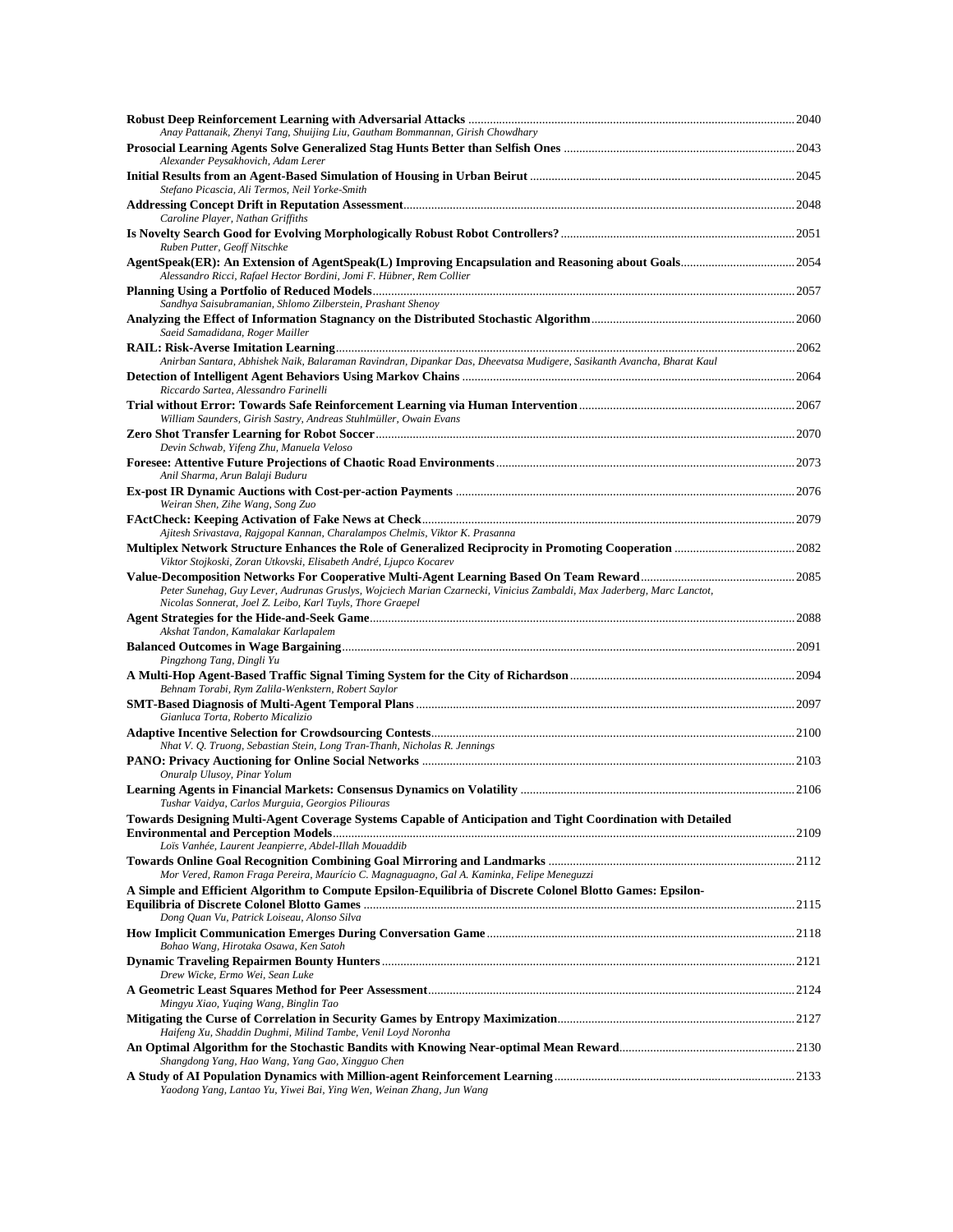| Yaodong Yang, Jianye Hao, Zan Wang, Mingyang Sun, Goran Strbac                                                                             |       |
|--------------------------------------------------------------------------------------------------------------------------------------------|-------|
|                                                                                                                                            |       |
| Yongjie Yang                                                                                                                               |       |
| Parameterized Complexity of Multi-winner Determination: More Effort Towards Fixed-Parameter Tractability2142<br>Yongjie Yang, Jianxin Wang |       |
|                                                                                                                                            |       |
| Vahid Yazdanpanah, Devrim Murat Yazan, Henk Zijm                                                                                           |       |
| Bruno Yun, Madalina Croitoru, Pierre Bisquert, Srdjan Vesic                                                                                |       |
| Tal Ze'Evi, Roie Zivan, Omer Lev                                                                                                           |       |
| Yantian Zha, Yikang Li, Sriram Gopalakrishnan, Baoxin Li, Subbarao Kambhampati                                                             |       |
| Chaoli Zhang, Xiang Wang, Fan Wu, Xiaohui Bei                                                                                              | .2156 |
| Chengwei Zhang, Xiaohong Li, Jianye Hao, Sandip Sen, Wanli Xue, Zhiyong Feng                                                               |       |
| Chengwei Zhang, Xiaohong Li, Jianye Hao, Siqi Chen, Karl Tuyls, Zhiyong Feng                                                               |       |
| Junzhe Zhang, Elias Bareinboim                                                                                                             |       |
| Shun Zhang, Edmund H. Durfee, Satinder Singh                                                                                               |       |
| Yan Zhang, Arnaud Grignard, Kevin Lyons, Alexander Aubuchon, Kent Larson                                                                   |       |

# **ROBOTICS TRACK EXTENDED ABSTRACTS**

| Adam Allevato, Andrea Thomaz, Mitch Pryor                                                                                                                                    |       |
|------------------------------------------------------------------------------------------------------------------------------------------------------------------------------|-------|
| Anton Andreychuk, Konstantin Yakovl                                                                                                                                          |       |
| Tathagata Chakraborti, Sarath Sreedharan, Subbarao Kambhampati                                                                                                               |       |
| Victoria Edwards, Peter Gaskell, Edwin Olson                                                                                                                                 | 2183  |
| Elena Corina Grigore, Olivier Mangin, Alessandro Roncone, Brian Scassellati                                                                                                  |       |
| Jérôme Guzzi, Alessandro Giusti, Luca M. Gambardella, Gianni A. Di Caro                                                                                                      |       |
| Florence Ho, Ruben Geraldes, Artur Gonçalves, Marc Cavazza, Helmut Prendinger                                                                                                |       |
| Max Korein, Manuela Veloso                                                                                                                                                   |       |
| Gilberto Marcon Dos Santos, Julie A. Adams                                                                                                                                   |       |
| Sasanka Nagavalli, Ramitha Sundar, Katia Sycara                                                                                                                              |       |
| Apprenticeship Bootstrapping: Inverse Reinforcement Learning in a Multi-Skill UAV-UGV Coordination Task2004<br>Hung The Nguyen, Matthew Garratt, Lam Thu Bui, Hussein Abbass |       |
| Masoume M. Raeissi, Alessandro Farinelli                                                                                                                                     |       |
| Francesco Riccio, Roberto Capobianco, Daniele Nardi                                                                                                                          |       |
| Dany Rovinsky, Noa Agmon                                                                                                                                                     |       |
| Stevan Tomic, Alicja Wasik, Pedro U. Lima, Alcherio Martinoli, Federico Pecora, Alessandro Saffiotti                                                                         | .2216 |

# **SOCIALLY INTERACTIVE AGENTS TRACK EXTENDED ABSTRACTS**

| Joana Campos, Carlos Martinho, Ana Paiva                                     |  |
|------------------------------------------------------------------------------|--|
|                                                                              |  |
| Bart G. W. Craenen, Amol Deshmukh, Mary Ellen Foster, Alessandro Vinciarelli |  |
|                                                                              |  |
| Celso M. De Melo, Peter Khooshabeh, Ori Amir, Jonathan Gratch                |  |